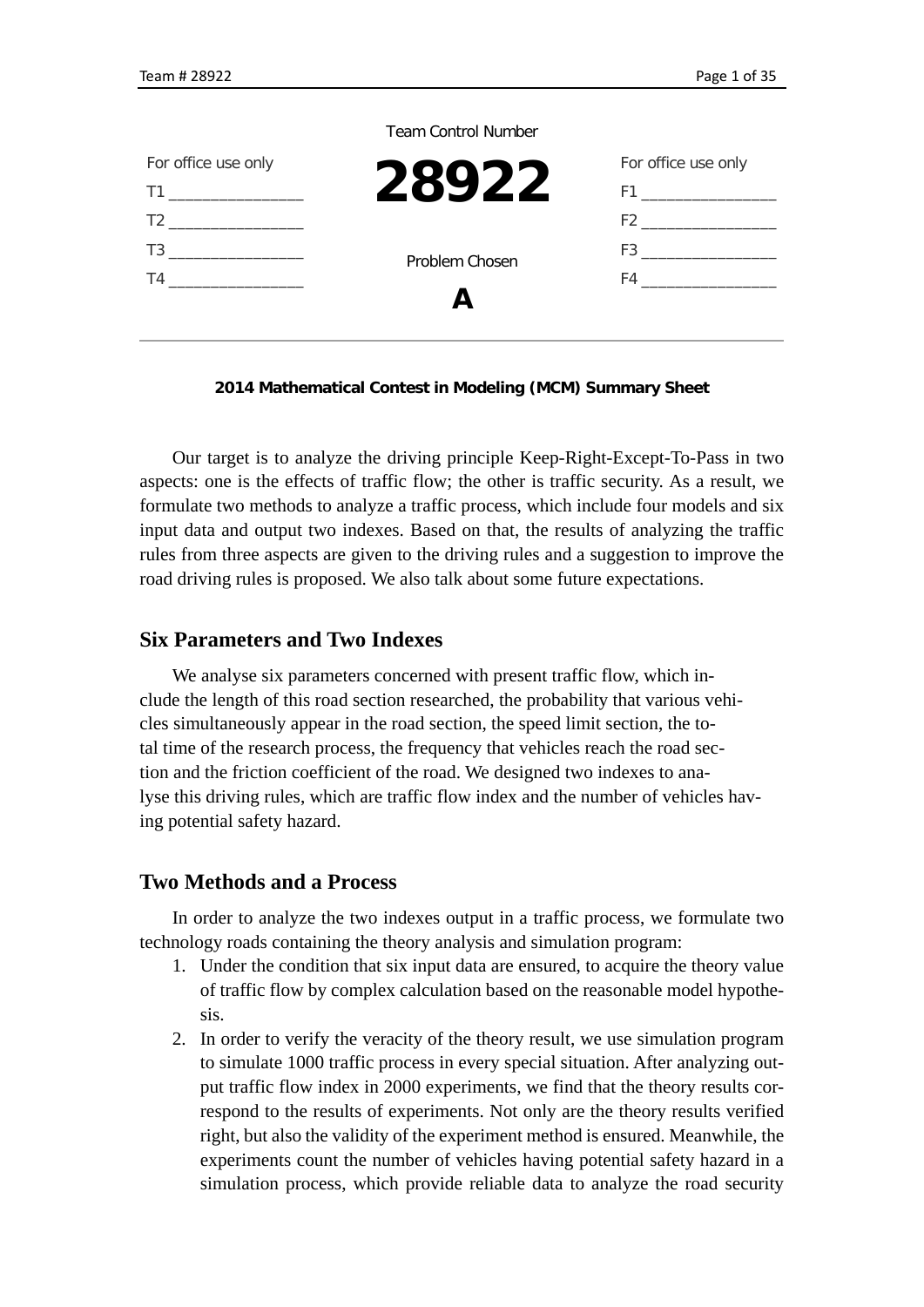with different input data.

### **Four Models and Three Questions**

In order to assist these two methods that include the theory analysis and simulation program, we formulate four models in total, which contain theory calculation, lanechanging model, overtaking model and security analysis.

- 1. Theory calculation deduce a core index, that is, the function relation between the theory value of traffic flow and six input data.
- 2. With the purpose of achieving simulation program method, we design the lanechanging model and overtaking model. We analyze and discuss the process of achieving Changing Method and overtaking Method packed by the Car Class in the simulation process in detail.
- 3. But the security analyze model is designed to obtain the number of vehicles with potential safety hazard in each simulation. Also, we talk about the detailed operation that how such a model is successfully applied to program simulation.

First of all, we analyze the question that both traffic flow and security are low when traffic rule Keep-Right-Except-To-Pass is applied to a heavy traffic road. Then, we analyze the reason why the traffic rule Keep-Right-Except-To-Pass can't be applied to those countries where it is required to drive on the left by simply exchanging left and right. Eventually, we conclude that if we rule out certain inevitable factors, we can acquire high traffic flow and few vehicles with potential safety hazard when the traffic rule Keep-Right-Except-To-Pass is applied to an intelligent control system.

#### **One Suggestions and Some Prospects**

On the basis of three questions above, we analyze and put forward a suggestion to improve the traffic rule Keep-Right-Except-To-Pass according to two indexes including the velocity gradient and vehicle type. Ultimately, we also roughly discussed some prospects of control system about using of unmanned technology in the future.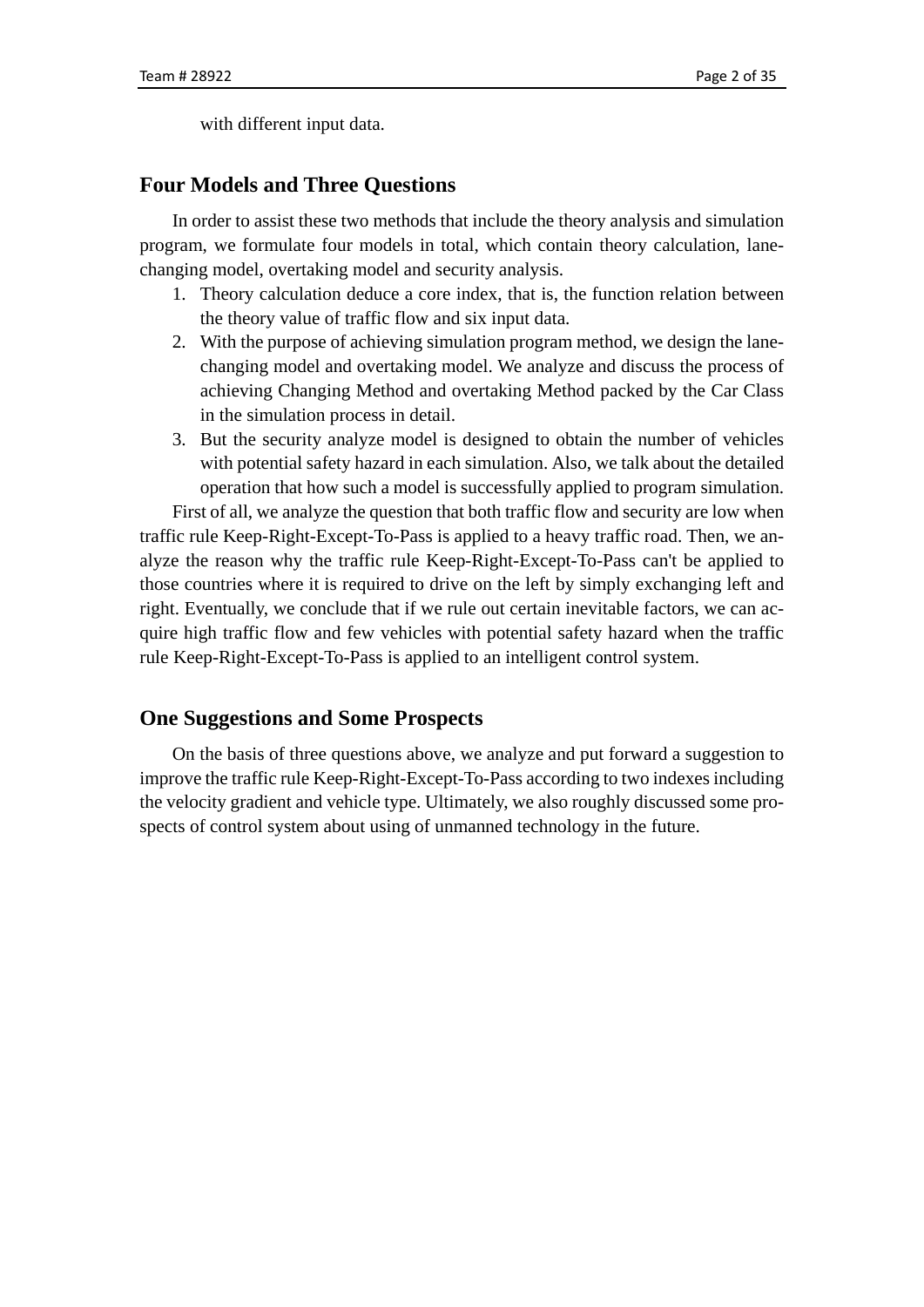## <span id="page-2-0"></span>**A Study in Keep-Right-Except-To-Pass Rule**

#### **Abstract:**

The purpose of this paper is to analyze the road traffic flow and security problem under the driving rule Keep-Right-Except-To-Pass by formulating math model. Moreover, based on reasonable hypothesis, we use simulation data to represent the character of act rules after considering the advantages and disadvantages. Finally, we set forth and analyze different rule choice.

At the beginning, we analyze the road with many vehicles and road with few vehicles respectively. Taking six indexes into account which includes the length of this road section researched, the probability that various vehicles appear in the road section, the speed limit section, the total time of the research process, the frequency that vehicles reach the road section and the friction coefficient of the road, we deduce a theory index that can measure the traffic flow performance. Meanwhile, we use simulation program to simulate 1000 traffic process in every special situation. After analyzing output traffic flow index in 2000 experiments, we find that the theory results correspond to the results of experiments. It is also concluded that this traffic rule may lead to low traffic flow and low security in the heavy traffic road, for which we set forth a suggestion to improve according to the velocity gratitude and vehicle type.

Then, after analyzing the present research situation at home and abroad, we continue to use the data acquired by the math model combined with program simulation and we conclude that the traffic rule Keep-Right-Except-To-Pass can't be applied to those countries where it is required to drive on the left by simply exchanging left and right. Furthermore, the traffic flow of countries where it is required to drive on the left is bigger than that of countries where it is required to drive on the right, but the number of vehicles with potential safety hazard of the former is larger.

Finally, combined with former models, we discuss that if we rule out certain inevitable factors, we can acquire high traffic flow and few vehicles with potential safety hazard when the traffic rule Keep-Right-Except-To-Pass is applied to an intelligent control system. In addition, we broadly talk about the future exception about applying the unmanned control system in the future.

**Keywords:** Mean Traffic Flow, Lane changing model, Overtaking model Safety analysis, The Monte Carlo method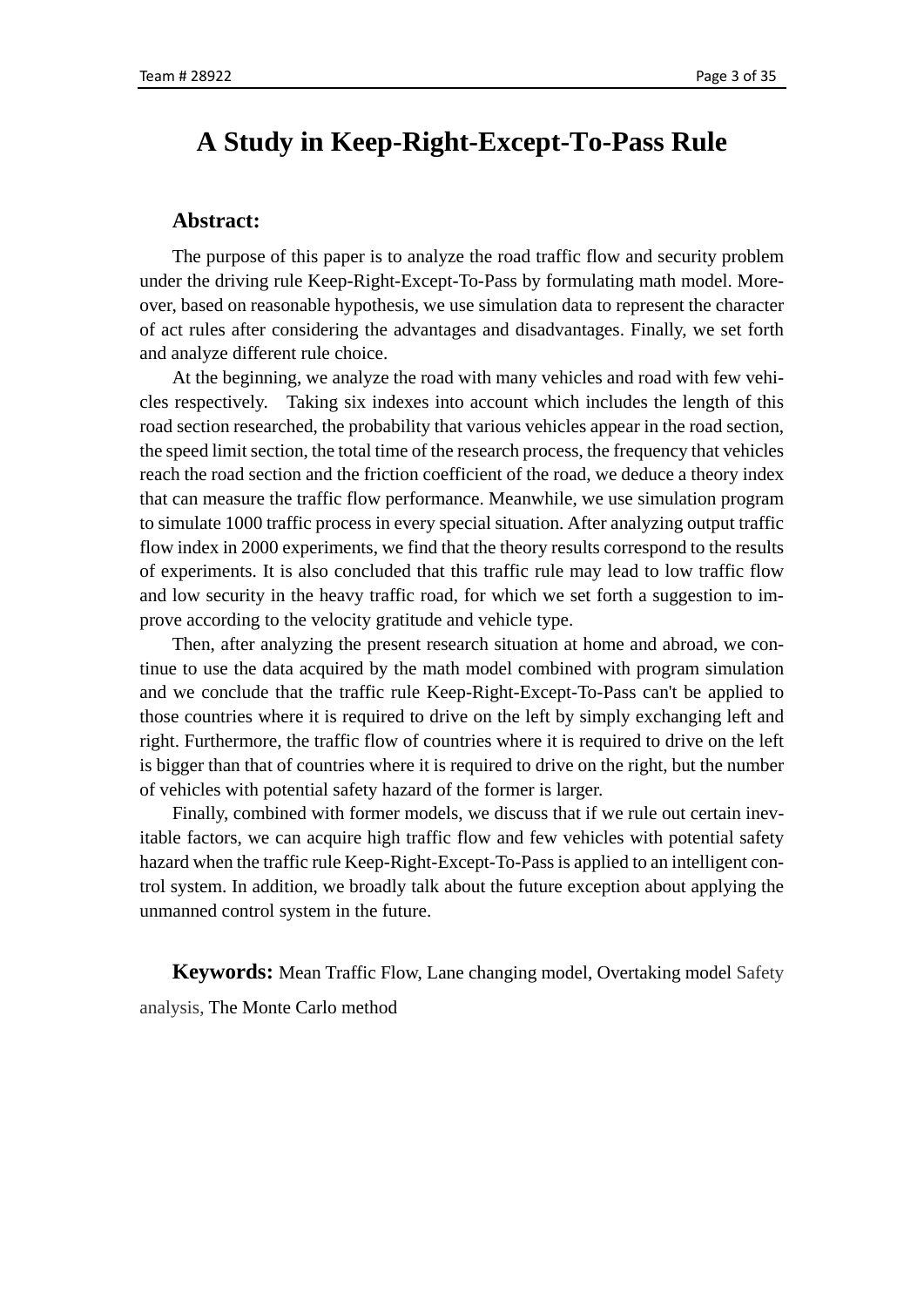# Contents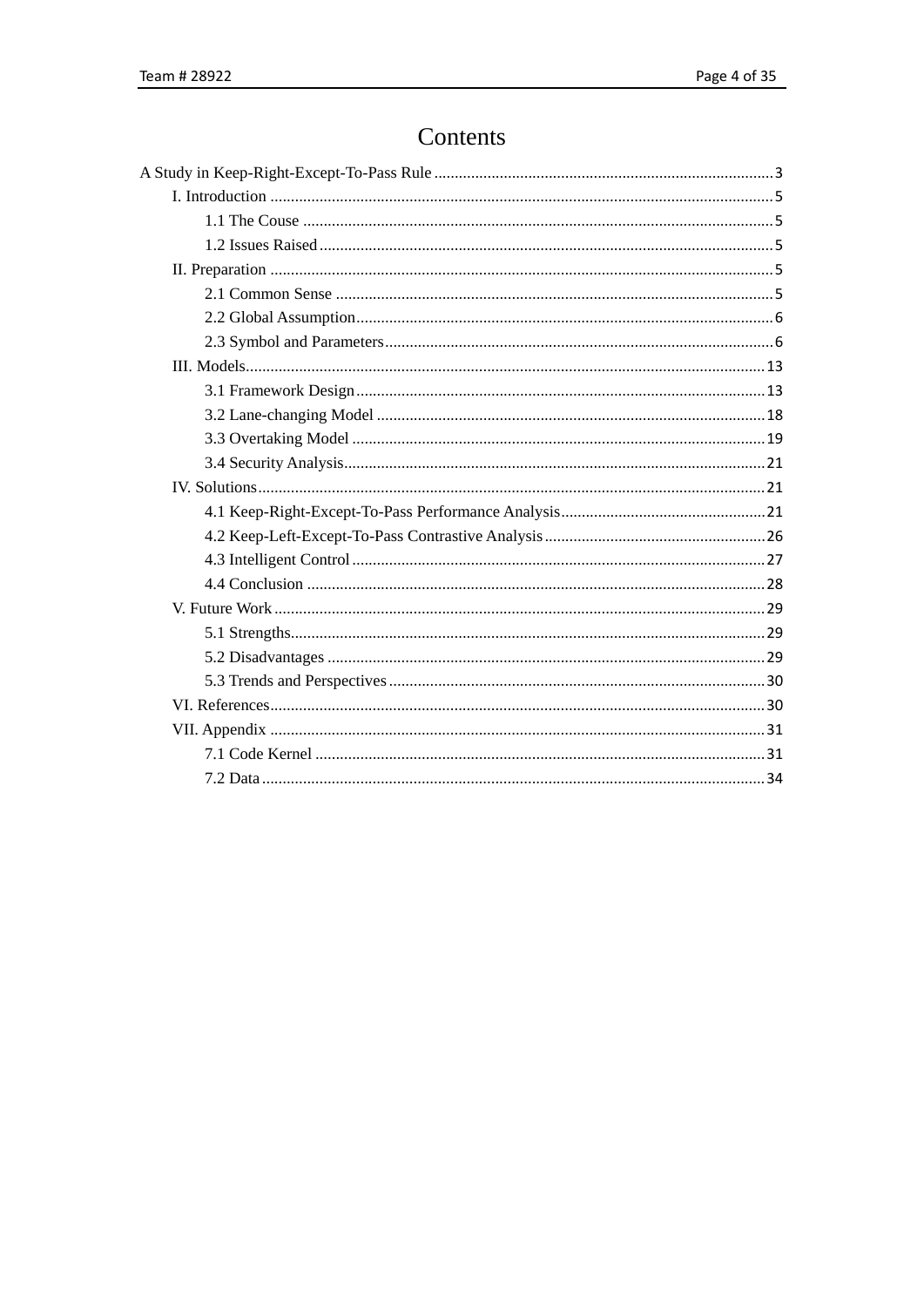# <span id="page-4-0"></span>**I. Introduction**

## <span id="page-4-1"></span>**1.1 The Couse**

Artificial intelligence has become one of the greatest advances of the 21st century. It can make the conventional traffic model safer, more efficient and energy save if we design an intelligent-control system and make up some perfect road transport rules. There is no doubt that this system will be a main stream in the future. In the system, the vehicle can use its own control system to realize the unmanned or assistant-drive and the traffic facilities can monitor and adjust the massage of the road condition by the intelligent monitor system.

The traffic rules formulated by different coutries in the world are diverse. In many countries such as the U.S.A., China and so on, it is required that vehiclees run on the right and overtake the other from left, while the rules in some countries like are opposite.

Thus, developing a relatively perfect traffic rules are not only the first step in intelligent control systems and even unmanned technology, but also the most important step. A good set of criterion consider safe driving the first meaning and maximize the traffic flow.

## <span id="page-4-2"></span>**1.2 Issues Raised**

This paper aims through theoretical analysis and simulation programming comparative analysis of two approaches in order to address the following issues:

- When analyzing fewer vehicles and more sections, consider the speed, security, and other factors on the highway, and establish a mathematical model which is able to measure traffic performance, to evaluate whether this rule could increase the traffic flow by "Keeping-Right-Except-To-Pass"; if not , then modify the rules.
- Investigate whether the solution of the first problem can be applied directly on the countries where cars keep to the left by simply changing the direction.
- Analyze that under the control of the intelligent system, how the traffic flow will be affected in the solution of the first problem.

# <span id="page-4-3"></span>**II. Preparation**

## <span id="page-4-4"></span>**2.1 Common Sense**

In most countries where the vehicles run on the right, the highway is usually the two-way four-lane road and a one-way two-lane road, that is, a super-lane carriageway.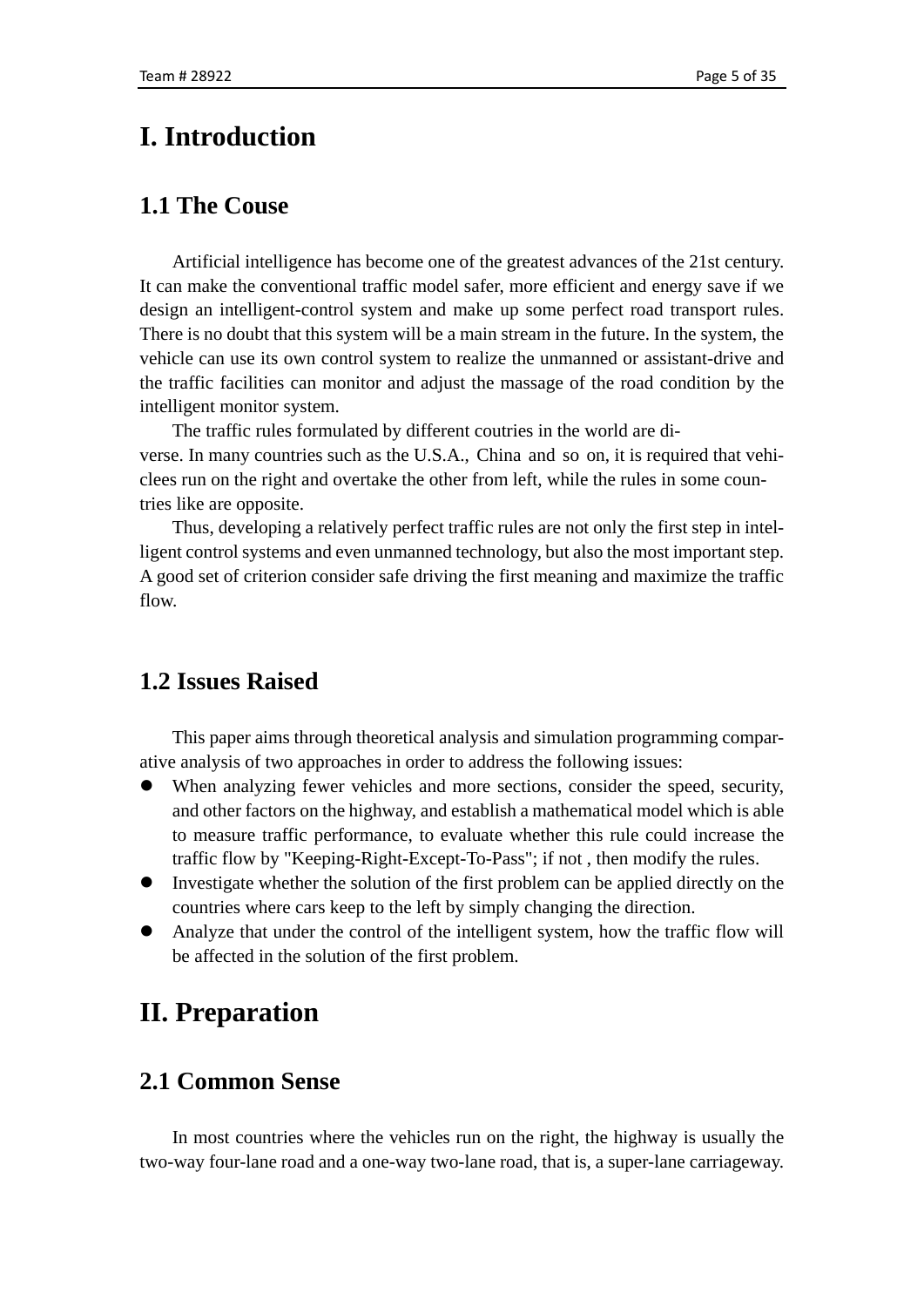The leftmost lane is super, the middle lane is a way, and emergency lane at the far right is an emergency use. According to the traffic rules, vehicles will be traveling in the driveway, and long-term occupation of ultra-driveway is not permitted. Therefore, under normal circumstances, overtaking the other car is from the left surpass lane.



Figure 2.1.1 Highway Traffic Rules

## <span id="page-5-0"></span>**2.2 Global Assumption**

- Without considering the occurred accident is because of its own breakdown.
- Without considering the occurred accident is because of human's wrong judgment which was influenced by the weather condition.
- Without considering too big or small vehicles whose speed are beyond the limited range.
- Without considering the driver malicious behavior.
- Without considering the freeway road's individual characteristics impact on traffic safety.
- <span id="page-5-1"></span>Without considering the drivers who are nervous, stunned, or just surrender

## **2.3 Symbol and Parameters**

## **2.3.1 Symbol**

| Symbol | Explain                                                              |
|--------|----------------------------------------------------------------------|
|        | Observation period $[0,t)$ time value                                |
| N(t)   | In time interval $[0,t)$ , the number of vehicles which entered lane |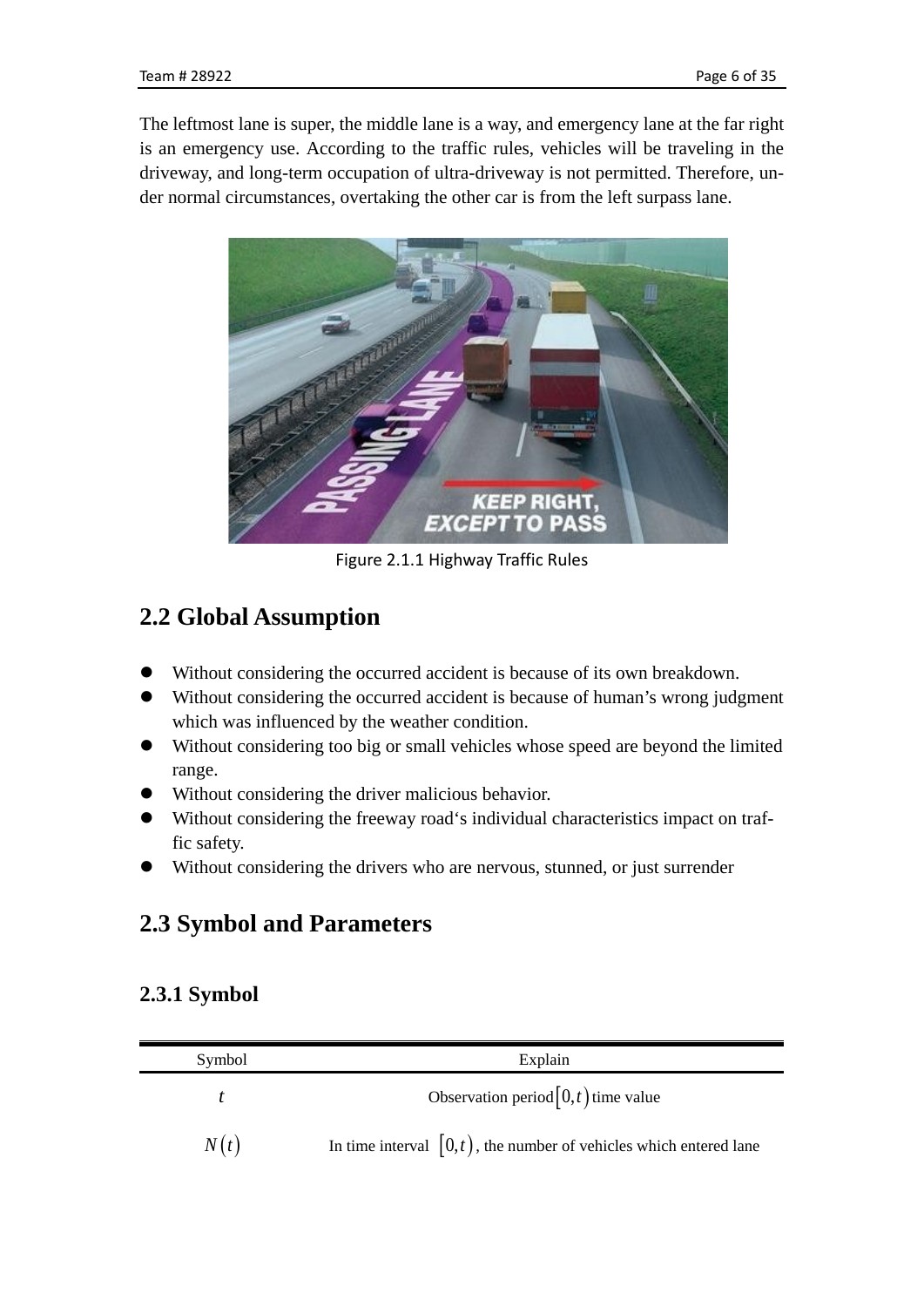| $\overline{\varrho}$             | Road flow                                                                           |  |  |
|----------------------------------|-------------------------------------------------------------------------------------|--|--|
| $\mathcal{V}$                    | Mean Velocity Interval                                                              |  |  |
| $t^{(i)}$                        | The total time that vehicle $i$ spent in running in the road whose<br>length is $L$ |  |  |
| $\overline{T}$ , $E(t^{(i)})$    | The average time by all vehicles spent on through the road                          |  |  |
| $\boldsymbol{L}$                 | Lane length                                                                         |  |  |
| $P_n(t_1,t_2)$                   | The probability of <i>n</i> vehicles to arrive in the time interval $[t_1, t_2)$    |  |  |
| K                                | <b>Traffic Flow Density</b>                                                         |  |  |
| $h_{d}$                          | Space Headway                                                                       |  |  |
| $h_{\scriptscriptstyle t}$       | Time Headway                                                                        |  |  |
| $C_i, i = 1, 2, \dots, 6$        | Vehicle models                                                                      |  |  |
| $L_{C_i}$ , $i = 1, 2, \dots, 6$ | Vehicle model i                                                                     |  |  |
| $P(C_i), i = 1, 2, \dots, 6$     | The probability that vehicle model $i$ in the road                                  |  |  |
| $v^{(i)}$                        | An instantaneous speed of vehicle model $i$                                         |  |  |
| $S_{\text{safe}}$                | The range of safety Vehicle distance                                                |  |  |
| $V^{(light)}$                    | Under the Light traffic, the speed limit range                                      |  |  |
| $V^{(heavy)}$                    | Under the Heavy traffic, the speed limit range                                      |  |  |
| S                                | Safety distance between adjacent vehicles                                           |  |  |
| $\mu$                            | The friction coefficient of the vehicle and the road surface                        |  |  |
| E(Q)                             | The average vehicle flow                                                            |  |  |

## **2.3.2 Traffic Flow Parameters**

The document [1] has expounded and defined a series of judging the element parameter of the traffic flow, and discussed the road character of the highway and its abi-lity to pass the road in details. We will use some main parameters as the judgment of the road traffic ability in this modeling.

Then, we begin to state its basic meaning.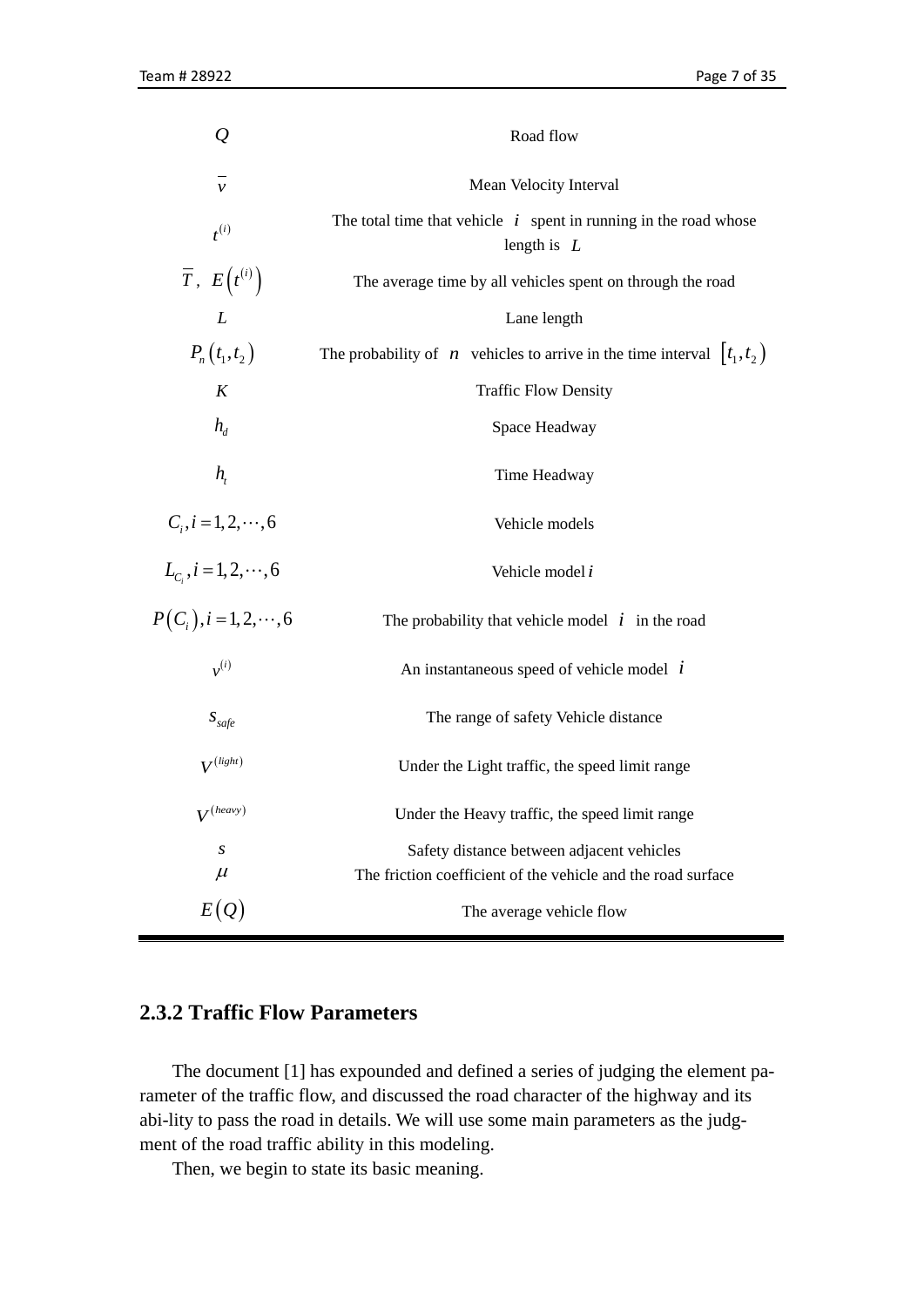## **1. Flow**

**Flow** *Q* points that, in a given time unit, the total number of vehicles through a site, a section or a lane is named flow or traffic volume

$$
Q = \frac{N(t)}{t} \tag{2.3.1}
$$

### **2. Mean Velocity Interval**

**Velocity interval**, which is called the driving speed, is what the traffic miles div-ide the time needed to travel through the section (including the parking time).

Velocity interval is a composite indicator, used to evaluate the unobstructed degree of a road, and estimate the situation of traffic delays. When we studying traffic capacity, mean velocity interval is used as the speed standard. Mean Velocity Interval is the ratio be-

tween the journey of this road section and the average time  $\overline{T}$  spent by all vehicles:

$$
\bar{v} = \frac{L}{T} = \frac{L}{\frac{1}{N(t)} \sum_{i} t^{(i)}}\tag{2.3.2}
$$

Among it, the vehicle *i* had spent  $t^{(i)}$  in the road section whose length is L.

## **3. Mean Traffic Flow Density**

**Vehicle flow density** refers to number of a certain instantaneous vehicle a lane or a direction in the length of the road. It reflects the proximity between traffic stream vehicle degree, Sometimes it also can be represented by the total length of all vehicles on the known road and the road length ratio. Lane space percentage show that:

$$
K = \frac{N(t)}{L}
$$

In the simulation experiments, *K* expectation is referred to as **the average density**.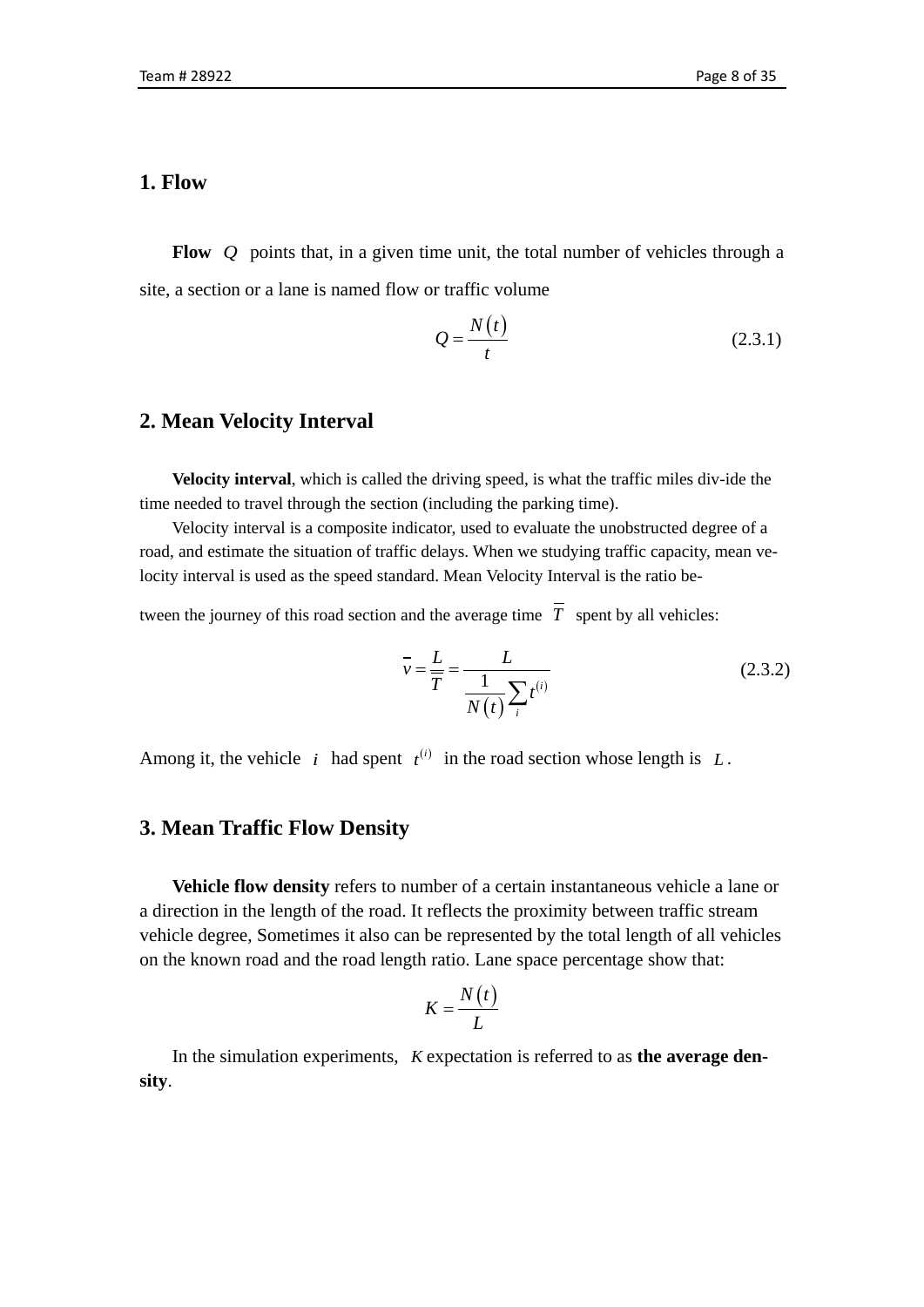### **4. Space Headway**

**Space headway**  $h_{d}$  is in a motorcade traveling in the same direction, the two adjacent vehicles head space distance or interval.

### **5. Time Headway**

**Time headway**  $h_i$  is referring to use the time to express Space headway  $h_i$ , also called Time headway.

We can easily reach the conclusion that the relation of Time Headway, Space Headway and the velocity is:

$$
h_d = \frac{v^{(i)}}{3.6}h_i
$$

### **2.3.3 Traffic flow Characteristics**

We study the properties of traffic flow for a road whose length is L. It mainly includes three aspects: The process of vehicles entering the road; Running process of the vehicle on the road; the process that vehicle pass this road.

In 3.1.2, we will write code to input data on the basis of Traffic flow characteristics.

#### **1. Input Process**

Use  $N(t)$  to Show the number of vehicle road into the time interval  $[0,t)$ , and let  $P_n(t_1, t_2)$  represent the probability of *n* vehicles to arrive in the time interval  $[t_1, t_2].$ 

#### **A. Light traffic**

Under the light traffic, also the small vehicle flow density, and there is almost no outside interference factors, so we make objective assumptions on the vehicle that appeared in the road:

(1) In the number of non-overlapping time intervals vehicles entering the road sections are independent of each other,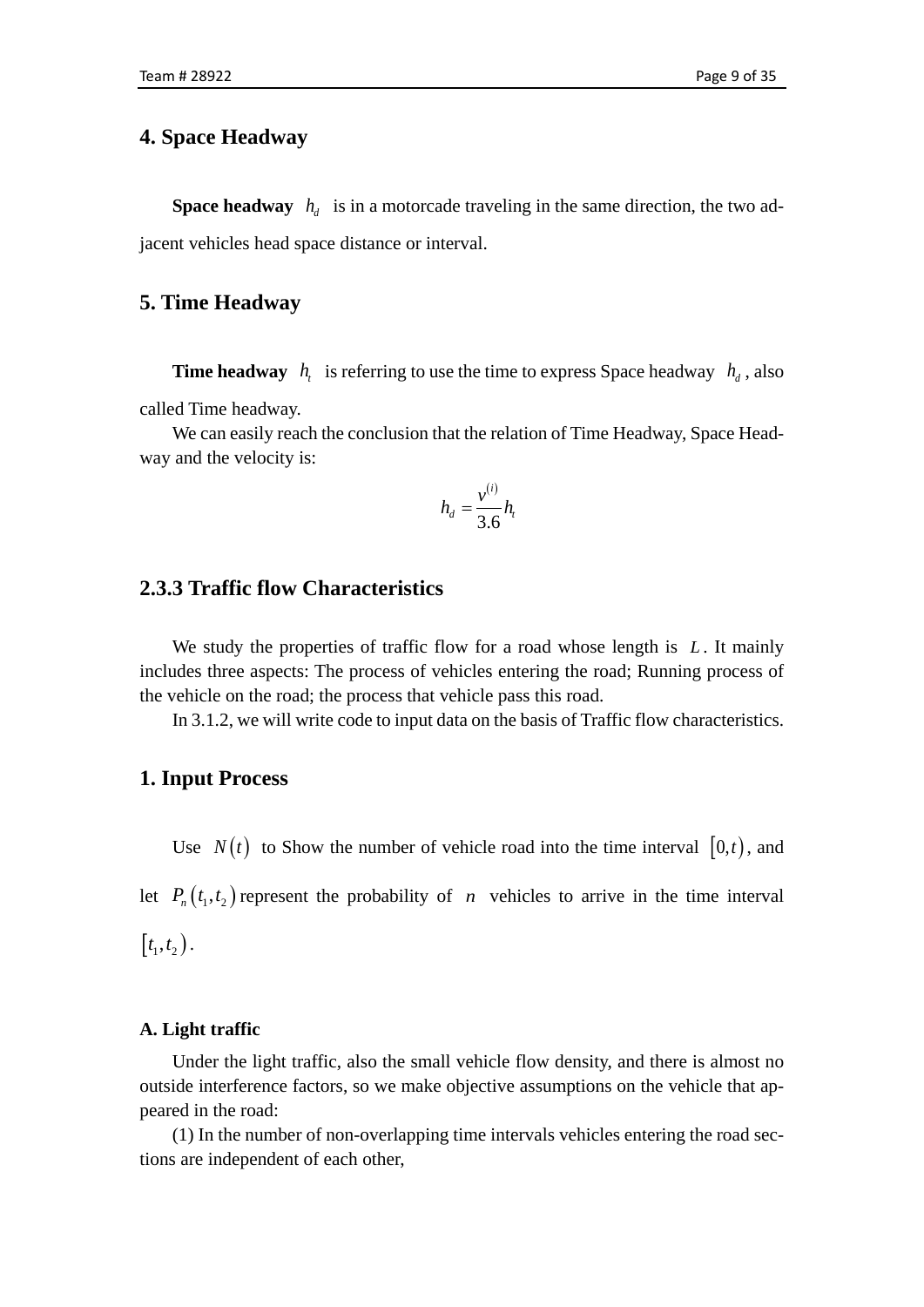(2) For sufficiently small time  $\Delta t$ , the probability about a vehicle run and must run in lane carriageway is irrelevant for  $t$  in the time interval  $[t_1, t_2)$ , that is

$$
P_1(t, t + \Delta t) = \lambda \Delta t + o(\Delta t)
$$

Among it, for  $o(\Delta t)$ , When  $\Delta t \to 0$ ,  $o(\Delta t)$  is A higher order infinitesimal about  $\Delta t$ ,  $\lambda$  is the number of vehicles entered into the road in a unit of time.

(3) For sufficiently small time  $\Delta t$ , the probability about one or two more vehicles into the lane section is too small to be Neglected in the time interval  $[t_1, t_2)$ , that is

$$
\sum_{n=2}^{\infty} P_n(t, t + \Delta t) = o(\Delta t)
$$

According to the above three hypotheses, we are not difficult to obtain

$$
P_n(0,t) = \frac{(\lambda t)^n}{n!} e^{-\lambda t}, n = 1, 2, \cdots
$$

It shows that under the light traffic, the Input process obeys the Poisson distribution in the fixed section. Among it,  $\lambda$  as the average arrival rate parameters.

#### **B. Heavy Traffic**

Under the heavy traffic, the traffic is crowded, free driving the opportunity not to be many. Then vehicles that entered the road are independently of each other, it can be regarded as a independent repeated trials in essence. At this time, there is

$$
P_n(0,t) = \binom{k}{n} \left(\frac{\lambda t}{k}\right)^n \left(1 - \frac{\lambda t}{k}\right)^{k-n}, n = 1, 2, \cdots
$$

In other words, under the heavy traffic, the Input process obeys the binomial distribution in the fixed section. Among it,  $\lambda$  as the average arrival rate parameters.

#### **C. Vehicle models**

During input process, We enumerate six kinds of vehicle models as input<sup>[9]</sup>, as shown in **Table 2.3.1**, as a matter of convenience, we labeled different models as  $C_i, i = 1, 2, \dots, 6$  in turn. Of which the total car lengths are respectively labeled  $L_{C_i}$ ,  $i = 1,2,\dots,6$ , its appearance probability is denoted by  $P(C_i)$ ,  $i = 1,2,\dots,6$ .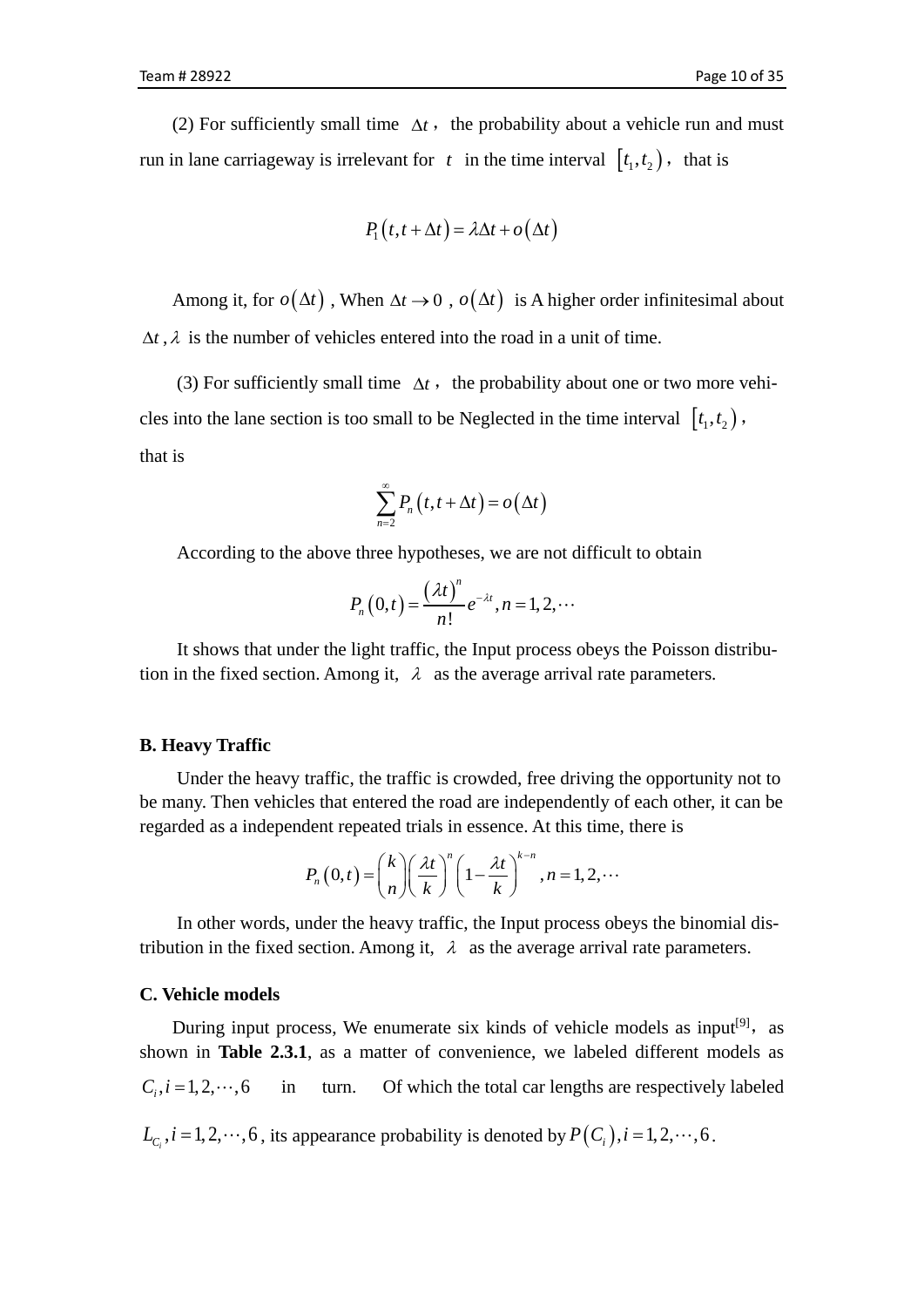| Project               | Outline dimensions(m) |             |                  |  |
|-----------------------|-----------------------|-------------|------------------|--|
| <b>Vehicle models</b> | Total length          | Total width | The total height |  |
| Mini car $C_1$        | 3.50                  | 1.60        | 1.80             |  |
| CarC <sub>2</sub>     | 4.80                  | 1.80        | 2.00             |  |
| Light car $C_3$       | 7.00                  | 2.10        | 2.60             |  |
| Mid-size car $C_4$    | 9.00                  | 2.50        | 3.20             |  |
| Large bus $C_5$       | 12.00                 | 2.50        | 3.20             |  |
| Large truck $C_6$     | 10.00                 | 2.50        | 4.00             |  |

**Table 2.3.1 Outline dimensions of vehicle models**

### **2. Running Process**

#### **A. Moving Status**

In the process of driving in road whose length is *L* , we assume that the driver in the driving only three kinds of demand: **change**, **overtaking**, **maintain**.

(1) In the traffic lane, the driver does not exist overtaking behavior, at this time to drive the vehicle speed are the stable value, If traffic is relatively poor, have more chance to free exercise, we consider the lane changing model in 3.2.

(2) But when traffic flow is crowding, and chances for free driving is less, we pretend that drivers will neither overtake nor change lanes, just keeping lanes.

(3) When drivers produce the overtaking demand, we consider the overtaking model in 3.3.

#### **B. Speed Limited**

The velocity limit during the process of driving can be classified into two cases. Under the light traffic, we set the speed limit range is  $V^{(light)}$ , or  $\left[ v_{min}^{(light)} , v_{max}^{(light)} \right]$ . And under the heavy traffic, we set the speed limit range is  $V^{(heavy)}$ , or  $\left[ v_{min}^{(heavy)}, v_{max}^{(heavy)} \right]$ . To ensure that the result is true and reliable, we can suppose the velocity is  $v^{(i)} \in V_{\min}^{(light, heavy)}, V_{\max}^{(light, heavy)} \right]$  and the section satisfy "  $2\sigma$  ", that is:

$$
v^{(i)} \sim N\left(\frac{1}{2}\left(V_{\min}^{(light, heavy)} + V_{\max}^{(light, heavy)}\right), \frac{1}{4}\left(V_{\max}^{(light, heavy)} + V_{\min}^{(light, heavy)}\right)\right)
$$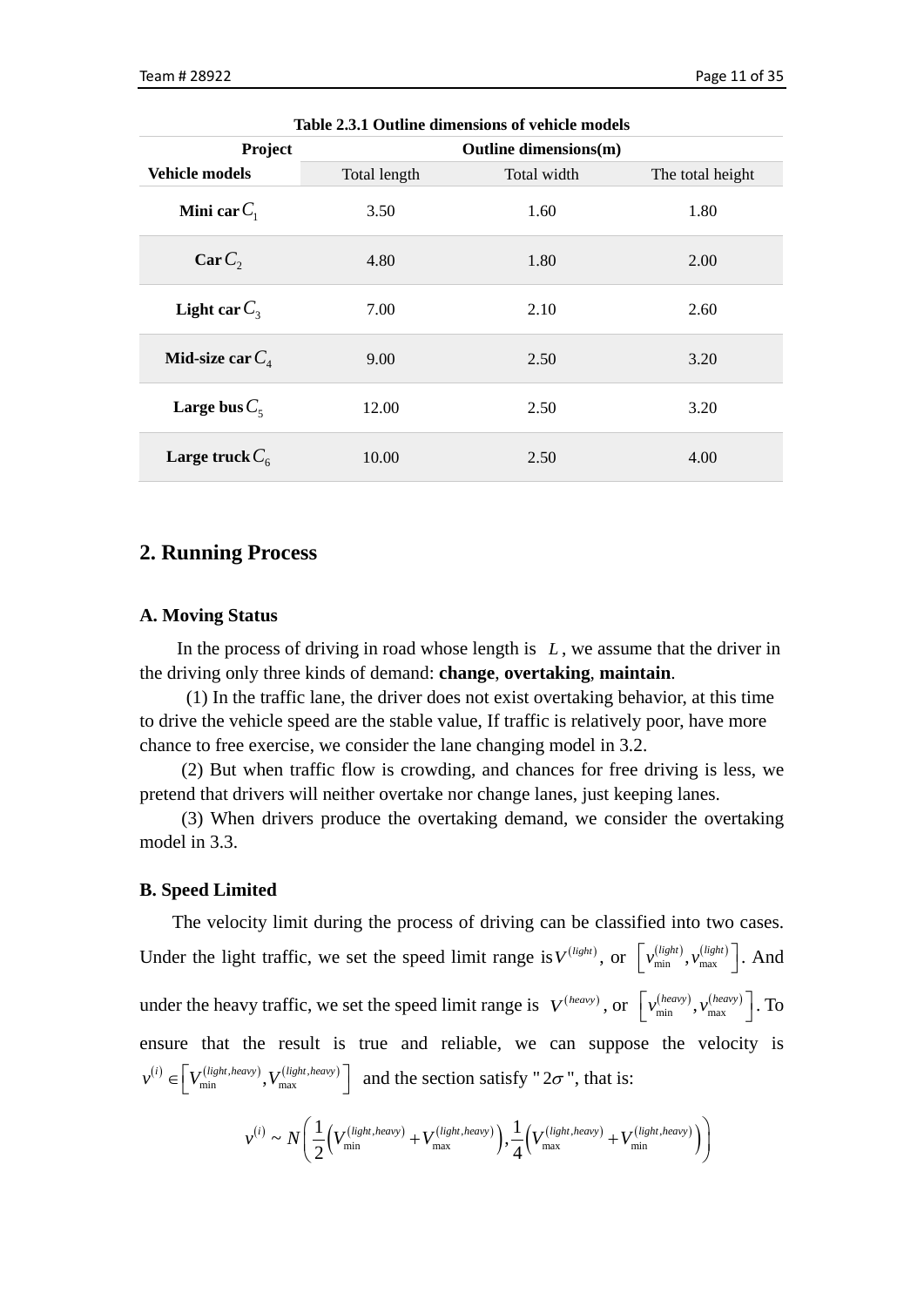#### **C. Safety distance**

The Safety distance between adjacent vehicles depends on both the drivers' reaction time and the cars' braking performance.Breaking mainly depends on the frictional force between the tire and the ground the size of the friction depends on the coefficient of friction. Pretending that the coefficient of friction is  $\mu$ , the friction distance is:

$$
s_{\text{brake}} = \frac{\left(v^{(i)}\right)^2}{2g\,\mu}
$$

The coefficient of friction is related to many factors. The general value is 0.8 or so, failing under 0.2 when raining, and even less when driving on the snow and ice road.

The reaction time of ordinary people is up to 0.2 seconds. when considering the cars' response time, we pretend that it takes 0.2 to 2 seconds to finish the total action .So the safety distance between adjacent vehicles *s* is:

$$
s \in s_{\text{safe}} = \left[ \frac{\left( v^{(i)} \right)^2}{2g\,\mu} + 0.2v^{(i)}, \frac{\left( v^{(i)} \right)^2}{2g\,\mu} + 2v^{(i)} \right]
$$

It may be that the safety distance meet " $3\sigma$  rule" in this interval, so the safety distance between adjacent vehicles satisfies the relationship:

$$
s \sim N\left(\frac{\left(v^{(i)}\right)^2}{2g\mu} + 1.1v^{(i)}, \frac{11v^{(i)}}{30}\right);
$$

Safety space headway satisfies the relationship:

$$
h_d - L_{C_i} \sim N \left( \frac{\left( v^{(i)} \right)^2}{2g\,\mu} + 1.1 v^{(i)}, \frac{11 v^{(i)}}{30} \right)
$$

Safety time headway satisfies the relationship:

$$
\frac{v^{(i)}}{3.6}h_i - L_{C_i} \sim N\left(\frac{\left(v^{(i)}\right)^2}{2g\mu} + 1.1v^{(i)}, \frac{11v^{(i)}}{30}\right)
$$

Calculate part of the vehicle braking distance , as shown in **Table 2.3.2**, we can see that, The braking distance is generally controlled at 30~150 on the highway.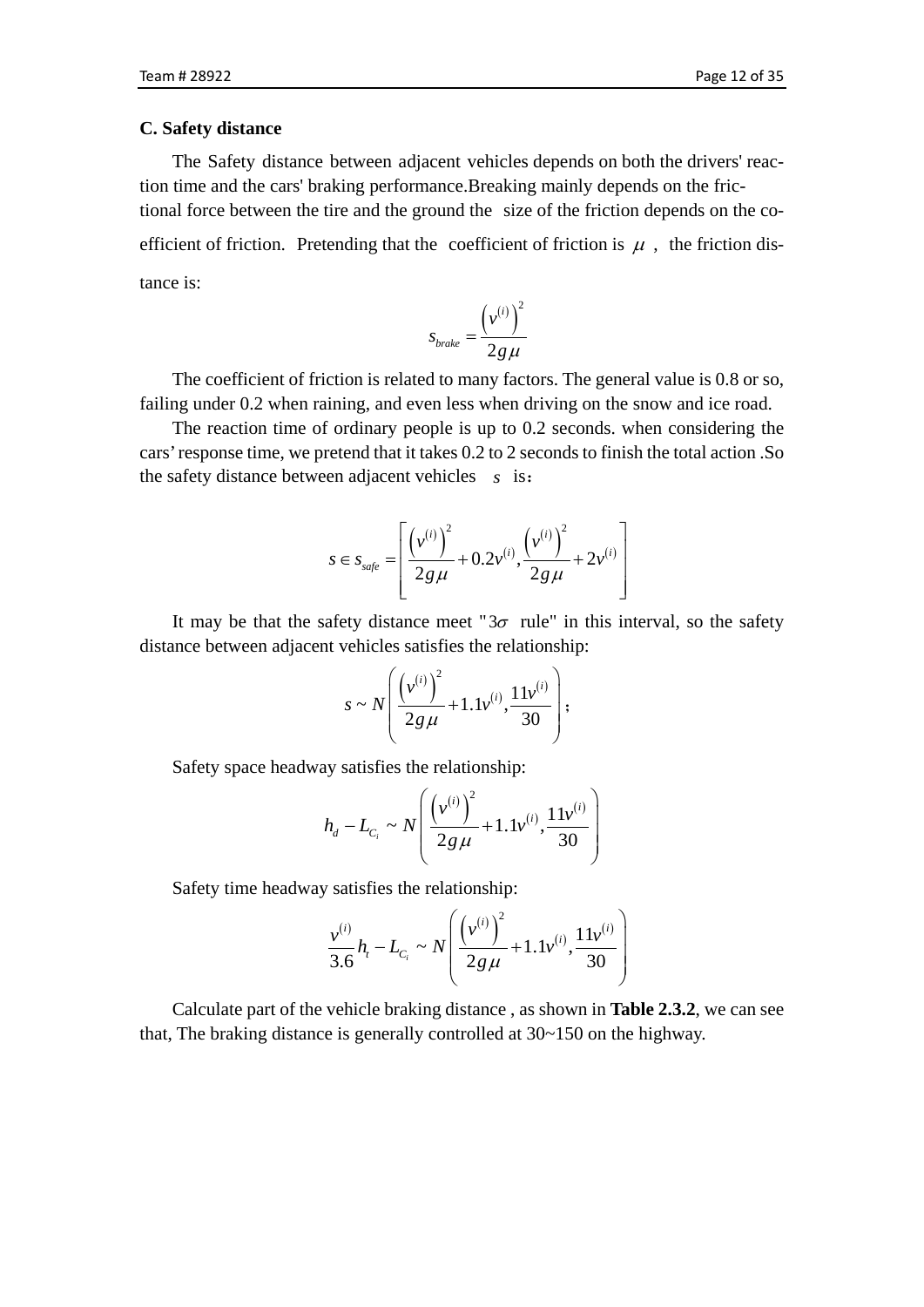| Speed(km/h)                | 60    | 70    | 80    | 90         | 100   |
|----------------------------|-------|-------|-------|------------|-------|
| <b>Braking distance(m)</b> | 34.4  | 43.5  | 53.7  | 64.9       | 77.0  |
| Speed(km/h)                | 120   | 150   | 180   | <b>200</b> | 250   |
| <b>Braking distance(m)</b> | 104.2 | 152.4 | 209.4 | 252.4      | 377.0 |

**Table 2.3.2 Part of the vehicle braking distance**

## **3. Output Process**

- Safety index: We utilize the relation between the rate of accident and the traffic flow as the index of security assessment.
- Traffic flow index: the traffic flow is defined in the **Formula 2.3.1**. In some special road sections, we only use this index to measure the traffic flow performance. Generally, we use the expectation of traffic flow  $E(Q)$  as an index to measure the a road section.

# <span id="page-12-0"></span>**III. Models**

## <span id="page-12-1"></span>**3.1 Framework Design**

A good packaging design can help us comprehend the function of the program quickly and directly, and we expect the design have the black box which has the features shown in Paint 3.1.1. We just need to input the specific parameters, and we will get the output we need:

$$
(E(Q),\textit{Safety}\_\textit{Index}) = \textit{TrafficProcess}(L,P(C_i),V^{(light,heavy)},t,\lambda,\mu)
$$



Figure 3.1.1 framework map of test the black box

We can feel in the above design,  $E(Q)$  is  $L, P(C_i), V^{(light, heavy)}$ ,  $t, \lambda, \mu$  's function.

Theoretically speaking, it is impossible to cause accident under the situation that the driver absolutely obeys the traffic rules. Consequently, the security index has to be acquired via the simulation program.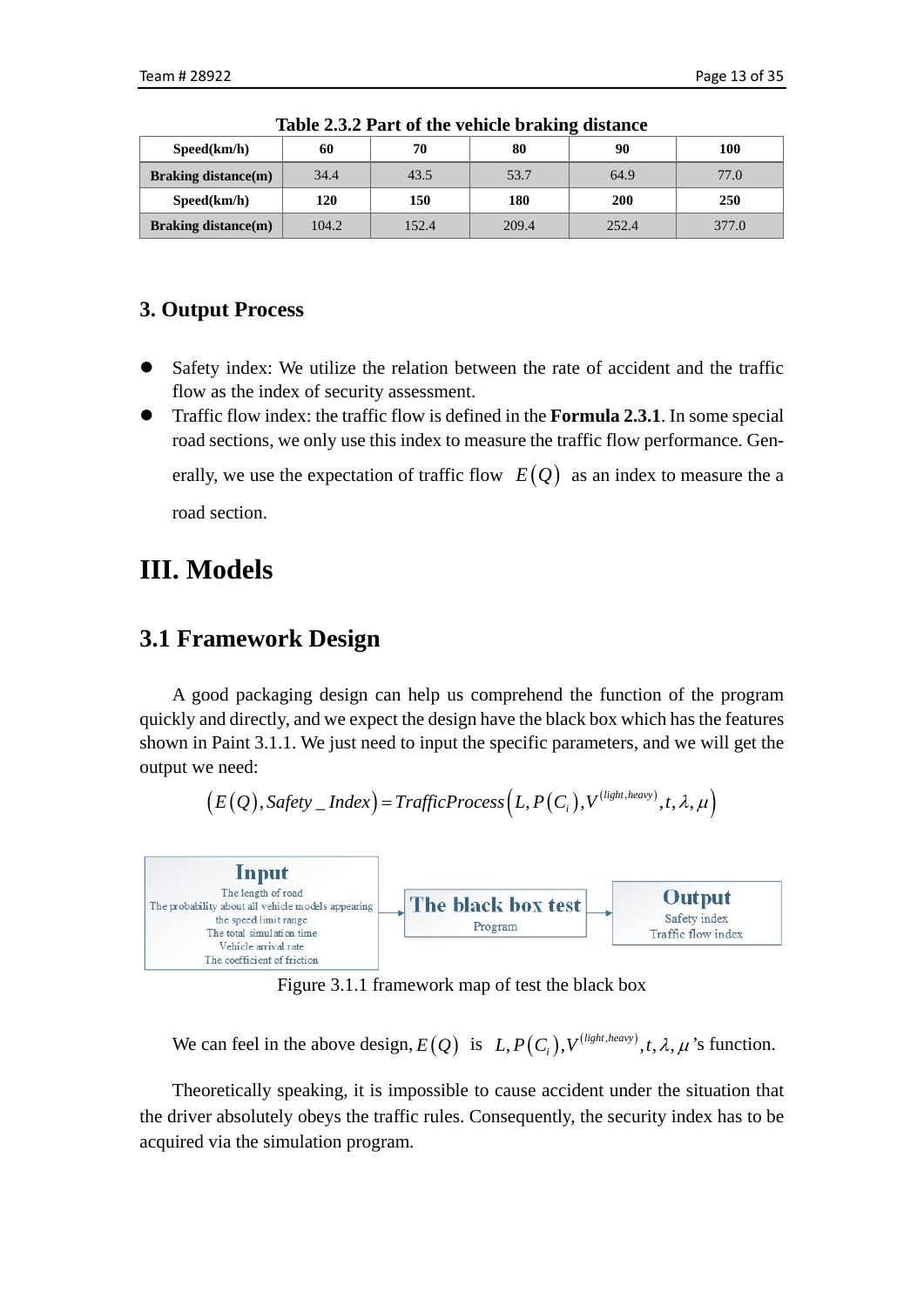### **3.1.1 Theoretical Analysis**

The following derivation is about  $E(Q)$ .

First of all, it's easy to calculate the average length is

$$
E(L_C) = \sum_{i=1}^{6} P(C_i) L_{C_i}
$$

We can know by the **Formula 2.3.2**,

$$
E(v) = \frac{L+s}{\frac{1}{N(t)}\sum_{i} t^{(i)}} = \frac{1}{6} \sum_{i=1}^{6} \frac{L+\frac{(v^{(i)})^2}{2g\mu} + 1.1v^{(i)}}{\frac{1}{N(t)}\sum_{i} t^{(i)}} = \frac{1}{6} \sum_{i=1}^{6} \frac{L+\frac{(v^{(i)})^2}{2g\mu} + 1.1v^{(i)}}{\frac{2L}{V_{\min}^{(light, heavy)} + V_{\max}^{(light, heavy)}}}
$$

So, the number of vehicles about the average time that all vehicles passing through the road is

$$
N_{out} = \frac{E(L_C)}{E(v)} = \frac{6\sum_{i=1}^{6} P(C_i) L_{C_i}}{E(v)} = \frac{6\sum_{i=1}^{6} P(C_i) L_{C_i}}{\sum_{i=1}^{6} \frac{L + \frac{(v^{(i)})^2}{2g\mu} + 1.1v^{(i)}}{N(t)} \sum_{i=1}^{6} \frac{L + \frac{(v^{(i)})^2}{2g\mu} + 1.1v^{(i)}}{V_{min}^{(light, heavy)} + V_{max}^{(light, heavy)}}
$$

Obviously, according to the hypothesis of the input process above, when driving out, for a time  $\Delta t$  that is short enough, in the time range  $[t, t + \Delta t]$ , the probability that a vehicle leaves the road section does not relate to the *t* and is proportional to the length of the range∆*t* , that is:

$$
P\left(\text{time} \leq \Delta t\right) = N_{\text{out}}\Delta t + o\left(\Delta t\right)
$$

We realize that at the moment  $t + \Delta t$ , the condition that there are *n* vehicles in the road section is converted from the condition below:

(1) There are *n* vehicles at the moment *t* and no vehicles enter or leave, whose proportion is:

$$
1 - \lambda \Delta t - N_{out} \Delta t + o(\Delta t)
$$

(2) There are  $n+1$  vehicles at the moment t and no vehicles enter but a vehicle leave, whose proportion is:

$$
N_{\rm out}\Delta t + o(\Delta t)
$$

(3) There are *n* −1 vehicles at the moment *t* and no vehicles leave but a vehicle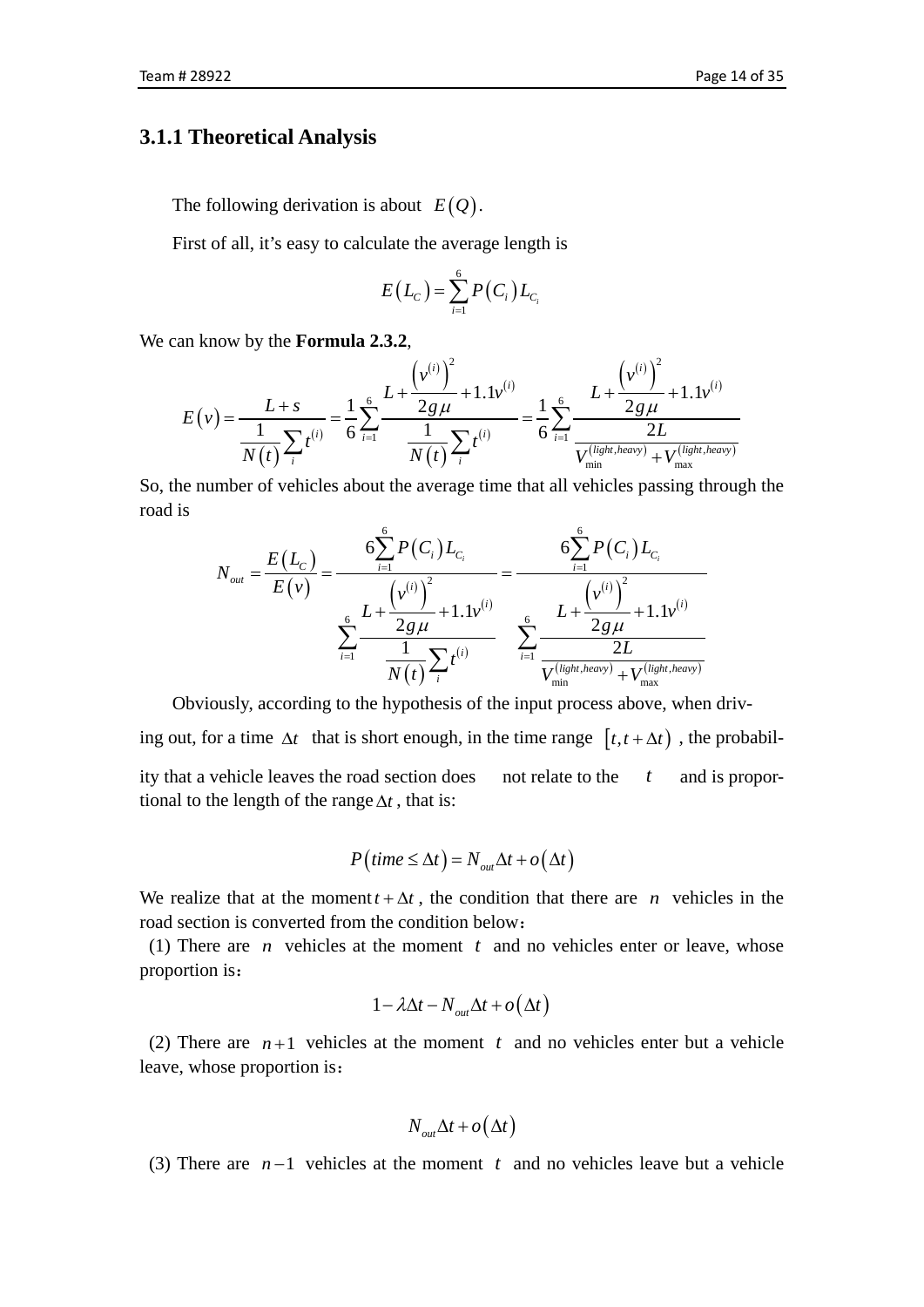enter, whose proportion is:

$$
\lambda \Delta t + o(\Delta t)
$$

According to the hypothesis, there are only three conditions above, and the proportion of other condition is too small to be considered. At the moment  $t + \Delta t$ , the proportion that there are n vehicles in the road section is

$$
P_n(0,t+\Delta t) = P_n(0,t)(1-\lambda\Delta t - N_{out}\Delta t) + P_{n+1}(0,t)N_{out}\Delta t + P_{n-1}(0,t)\lambda\Delta t + o(\Delta t)
$$

When  $n = 0$ , otherwise

$$
P_n(0,t+\Delta t) = P_n(0,t)(1-\lambda\Delta t) + P_1(0,t)(1-\lambda\Delta t)N_{out}\Delta t + o(\Delta t)
$$

Make  $\Delta t \rightarrow 0$ , and we will notice that  $\frac{dP_n(0,t)}{dt} = 0$  (Because the probability is not

connected with time), there are the following equations

$$
\begin{cases} \lambda P_{n-1}(0,t) + N_{out} P_{n+1}(0,t) - (\lambda + N_{out}) P_n(0,t) = 0 \\ -\lambda P_0(0,t) + N_{out} P_1(0,t) = 0 \end{cases}
$$

We get

$$
P_n(0,t) = \left(\frac{\lambda}{N_{out}}\right)^n P_0(0,t)
$$

Notice

$$
\sum_{n=0}^{\infty} P_n\left(0,t\right) = 1
$$

If  $\frac{\pi}{11}$  <1  $N_{_{out}}$  $\frac{\lambda}{\lambda}$  < 1, there are

$$
P_0(0,t) = 1 - \frac{\lambda}{N_{out}}, P_n(0,t) = \left(1 - \frac{\lambda}{N_{out}}\right) \left(\frac{\lambda}{N_{out}}\right)^n
$$

If  $\frac{\pi}{11} \geq 1$  $N_{_{out}}$  $\frac{\lambda}{\lambda}$   $\geq$  1, the traffic jam will happen, leave out.

So far, we can easily obtain the number  $(N(t))$  of the vehicles that enter the road section during the time section $[0,t)$ , which is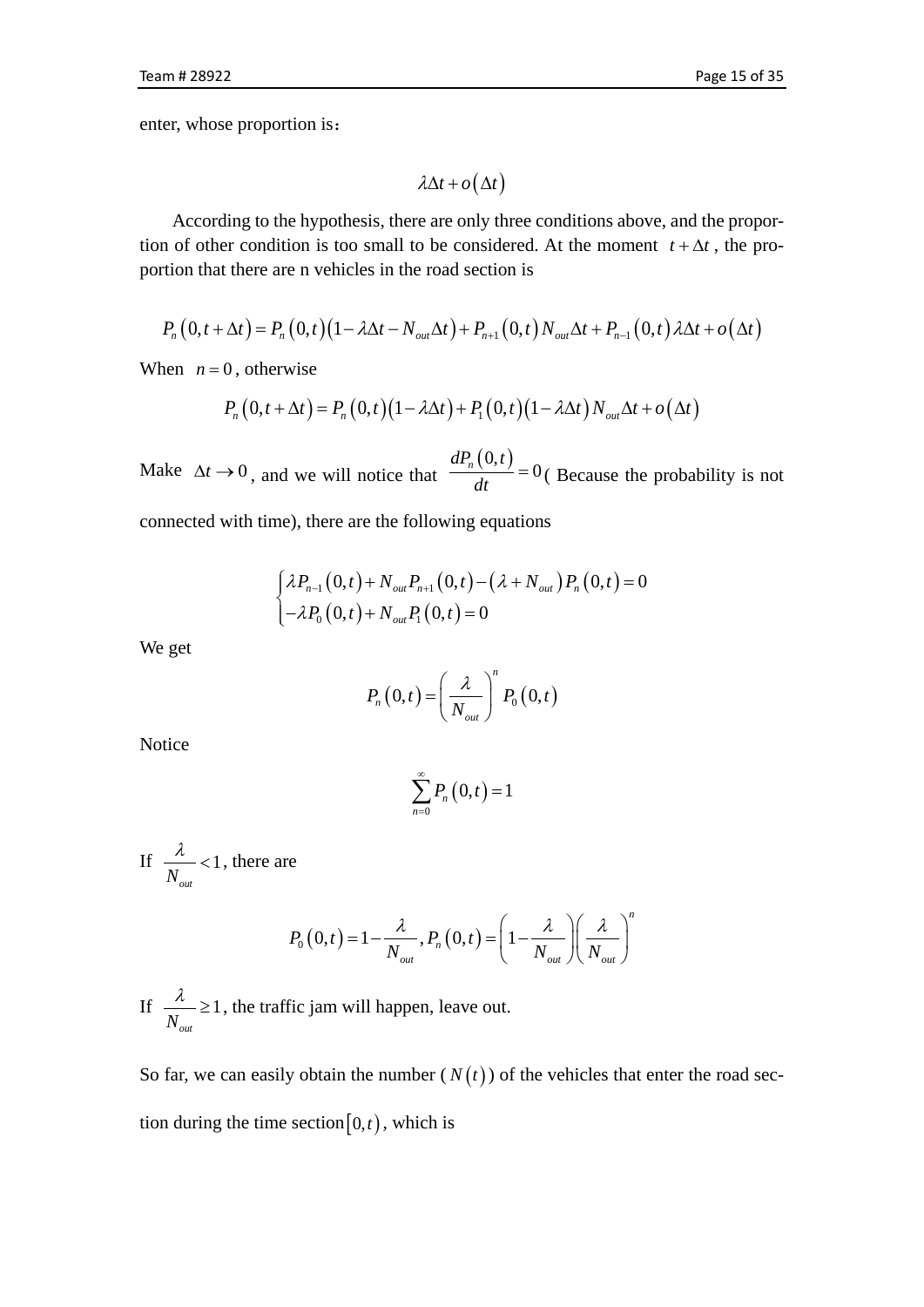$$
N(t) = \sum_{n=0}^{\infty} n P_0(0, t) = \frac{\lambda}{N_{out} - \lambda}
$$
 (3.1.1)

Bring  $N_{out}$  into the **Formula 3.1.1**, we can get the equation

$$
\frac{\lambda}{6\sum_{i=1}^{6}P(C_i)L_{C_i}} = N(t)
$$
\n
$$
\frac{6\sum_{i=1}^{6}L + \frac{(\nu^{(i)})^2}{2g\mu} + 1.1\nu^{(i)}}{\sum_{i=1}^{6}\frac{2L}{V_{\min}^{(light, heavy)} + V_{\max}^{(light, heavy)}}
$$

Get:

$$
N(t) = \frac{6 \sum_{i=1}^{6} P(C_i) L_{C_i}}{\lambda \sum_{i=1}^{6} \frac{L + \frac{(v^{(i)})^2}{2g\mu} + 1.1v^{(i)}}{\lambda (L + E(s)) (V_{\min}^{(light, heavy)} + V_{\max}^{(light, heavy)})}} - 1
$$
  

$$
\lambda \sum_{i=1}^{6} \frac{L + \frac{(v^{(i)})^2}{2g\mu} + 1.1v^{(i)}}{\frac{2L}{V_{\min}^{(light, heavy)} + V_{\max}^{(light, heavy)}}}
$$

Finally, according to the **Formula 2.3.1**, we get:

$$
E(Q) = \frac{E(N(t))}{t} = \frac{2LE(L_C)}{\lambda t (L + E(s)) (V_{\min}^{(light, heavy)} + V_{\max}^{(light, heavy)})} - \frac{1}{t}
$$

$$
\approx \frac{2LE(L_C)}{\lambda t (L + E(s)) (V_{\min}^{(light, heavy)} + V_{\max}^{(light, heavy)})}
$$

### **3.1.2 Monte Carlo Method**

In 2.3.3, we have already roughly introduced the driving behavior on the road. In order to insure the reliability of theoretical result, we try using the Monte Carlo method to have an auxiliary contrast for the theoretical result, to make the result more reliable. Meanwhile, we count the security index from the experiment. We set fixed parameters for an experiment:

```
test time t, road length L, car types i, numbers of occurrences P(C_i),
```
the speed limit range  $V^{(light, heavy)}$ , arrival rate  $\lambda$ , coefficient of friction  $\mu$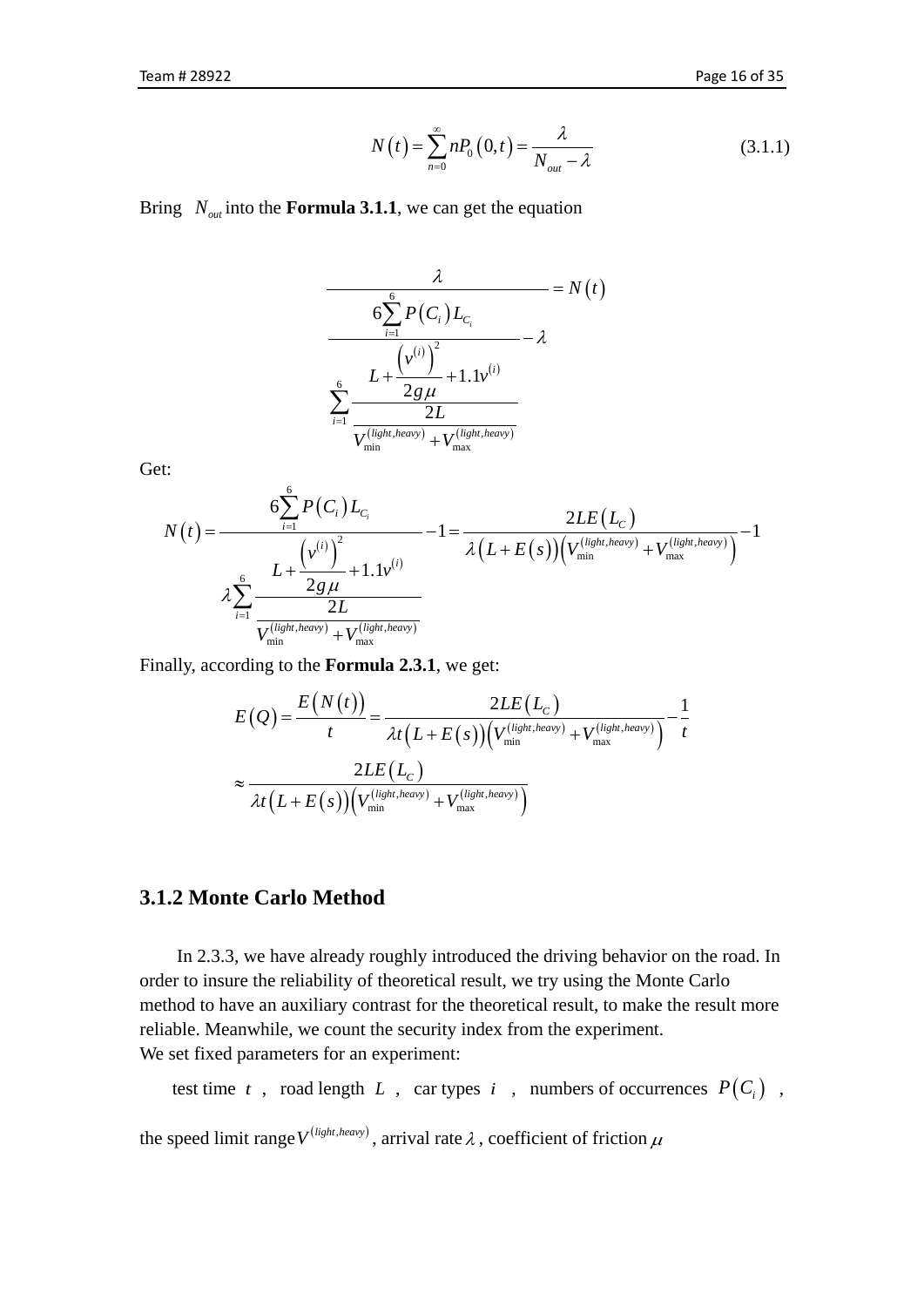We set fixed parameters for an experiment: test time *t* , road length *L* .

Using the object-oriented design method, we abstract the elements and the process in the total experiment to two objects: cars and roads.

In terms of cars, we use the unified modeling language (UML) to express it. As shown in **Figure 3.1.2**. (As **Figure 3.1.2** shows)



Figure 3.1.2 the Class Diagram of Car Class and Class Diagram of Lane Class

In the process of the simulation, just need to invoke the overtaking method so as to overtake. The realization of this method is shown as 3.3. If overtaking fails, send a message to the road object, letting the object decide whether the experiment will continue or not.

To roads, when analyzing problems, we have pointed out the design features of the highway in most countries people drive on the right, that in essence, there are only two lanes under the condition that we don't consider the emergency lane. In the same way, we use UML to describe the road object as **Figure 3.1.2** shows.

The road object contains a status attribute, also called road safety attribute. In the process of the experiment, check the status in time. If the road status reveals that an accident happens in an experiment, we identify that the experiment fail, and have another one experiment.

Above all, we obtain the design of the whole simulation progress, shown in the **Figure 3.1.3**.

When the road condition is updated, so are the road situation (if the road situation is good), the number of vehicles in the road (the total number of the vehicles at present), the Time Headway and Space Headway of every vehicle (the journey at this time is the journey after changing the direction, which correspond to the probability distribution described in 3.3.2), etc.

Ultimately two values are output: one is the mean discharge and the other is the existence of security problems of vehicle.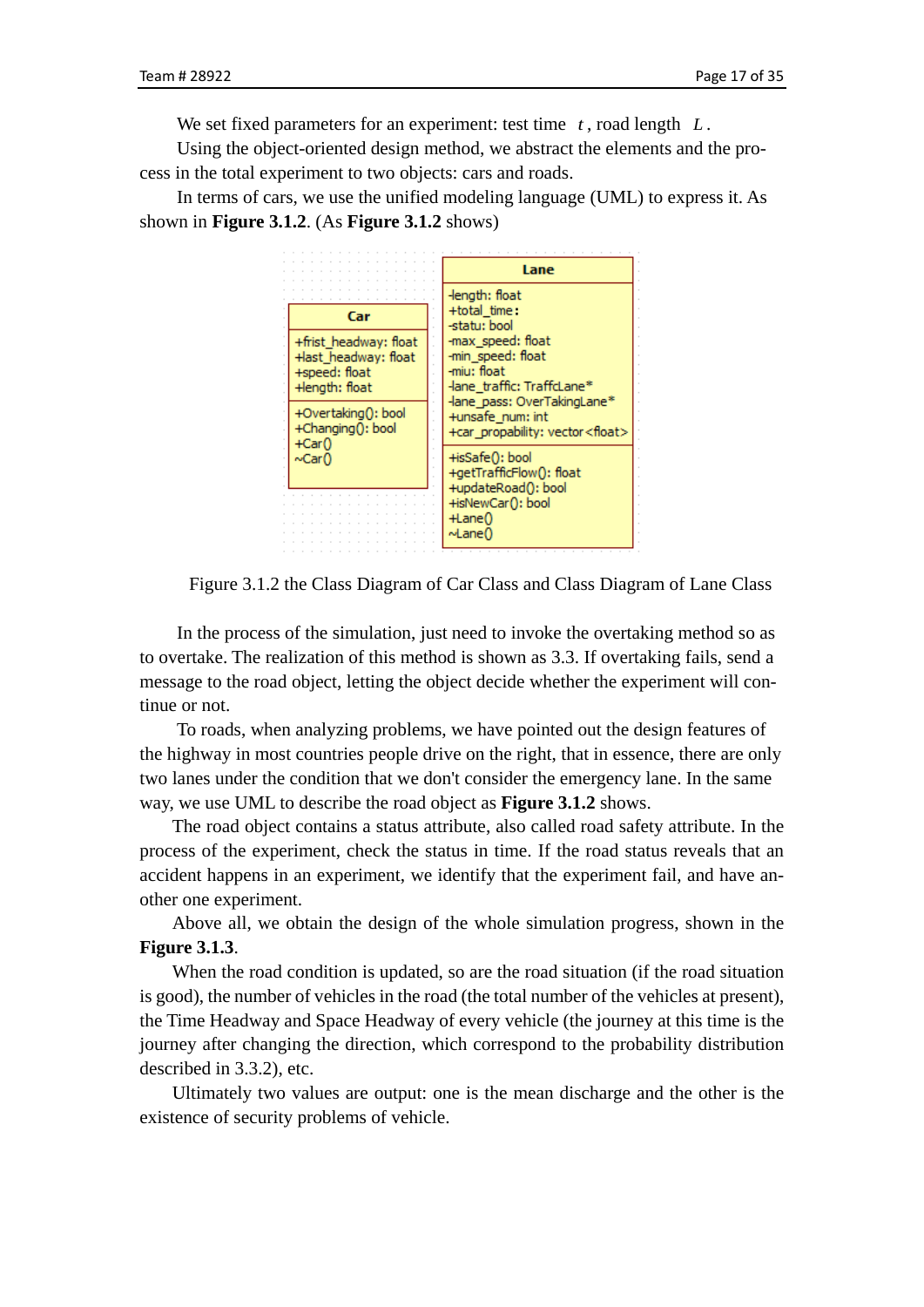

Figure 3.1.3 the Process of main()'s Method Design

## <span id="page-17-0"></span>**3.2 Lane-changing Model**

The lane changing module is designed to help the result of simulation program be more true and reliable. In the lane changing module, only the lane changing in carriageway is considered. You can refer to the surpassing module in 3.3 to realize the lane changing between overtaking lane and carriageway.

To ensure the security, we always consider the situation that vehicle move to the carriageway where the Time Headway is bigger. Due to that, the flow diagram design is shown by the **Figure 3.2.1**.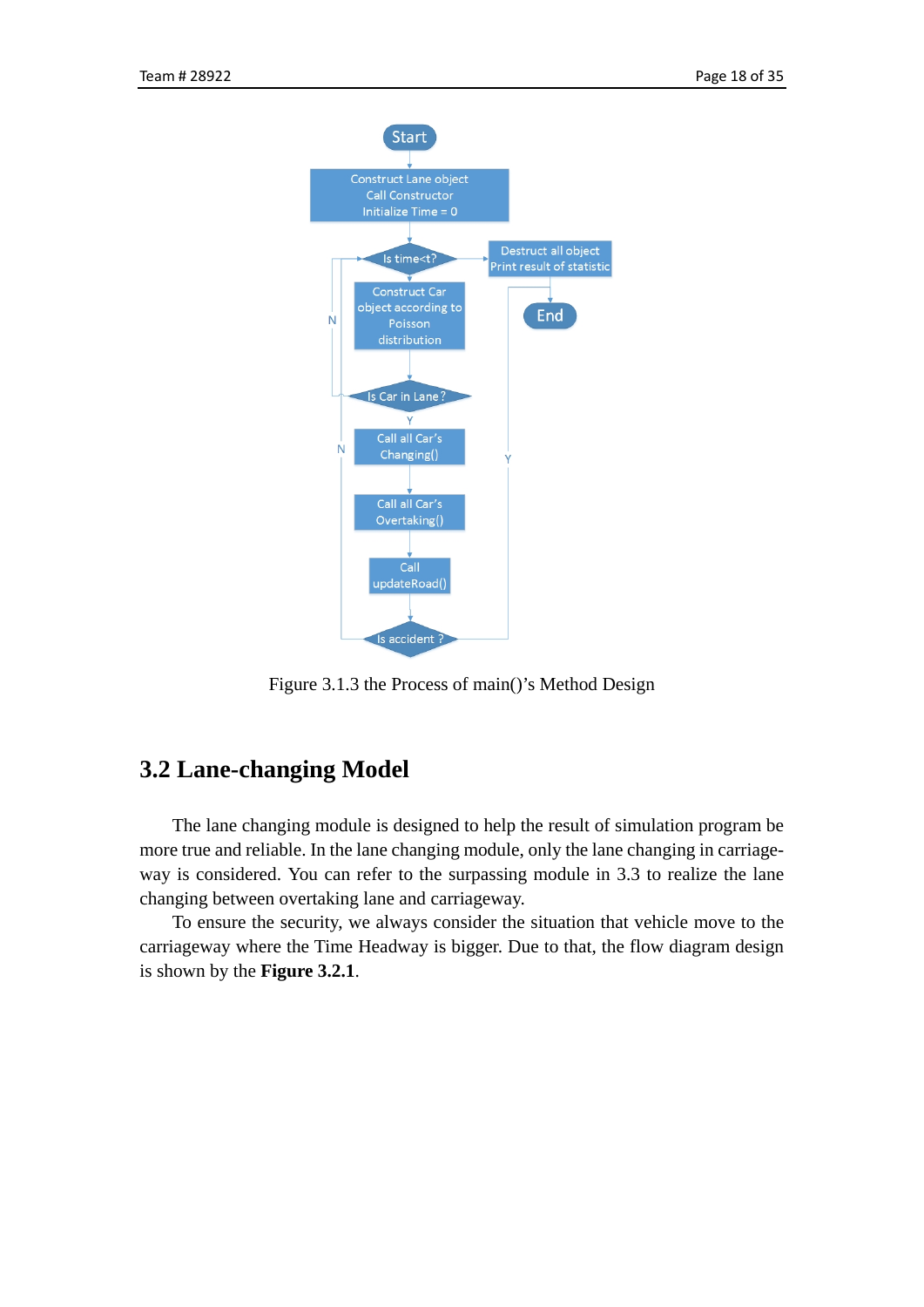

Figure 3.2.1 the Process of Lane Changing Method Design

## <span id="page-18-0"></span>**3.3 Overtaking Model**

### **3.3.1 Overtaking Demand and Overtaking Capability**

Drivers want to keep the speed we wants when driving on the road, but the complexity of the traffic composition, the difference among vehicle types and drivers' personalities, result in the big difference in desired speed between the drivers and the  $cars<sup>[2-4]</sup>$ , in which some cars are faster and other drives more slowly. When the faster car runs behind the slower car, the fast hopes to keep its own expected speed, so overtaking is in demand. When finding that there is a certain amount of clearance between traffic flow in the overtaking lane and cars in the traffic lane, the vehicle which wishes to overtake starts to run into the overtaking lane to overtake; when the overtaking behavior is finished, the car returns to the driving lane.

As we can see, taking an overtaking behavior on a two-lane highway mainly have two reasons: One is that there is a speed difference between cars, and the overtaking in demand; the other is that traffic flow in the overtaking lane and the place between cars in the traffic lane could offer the capacity needed to overtake and return.

## **3.3.2 Overtaking Process**

The process of overtaking is shown in 3.3.1, Car  $n+1$  and Car  $n+2$  respectively represent the car ahead and the first car. Car *n* will have an overtaking behavior; car *m* is running in the overtaking lane.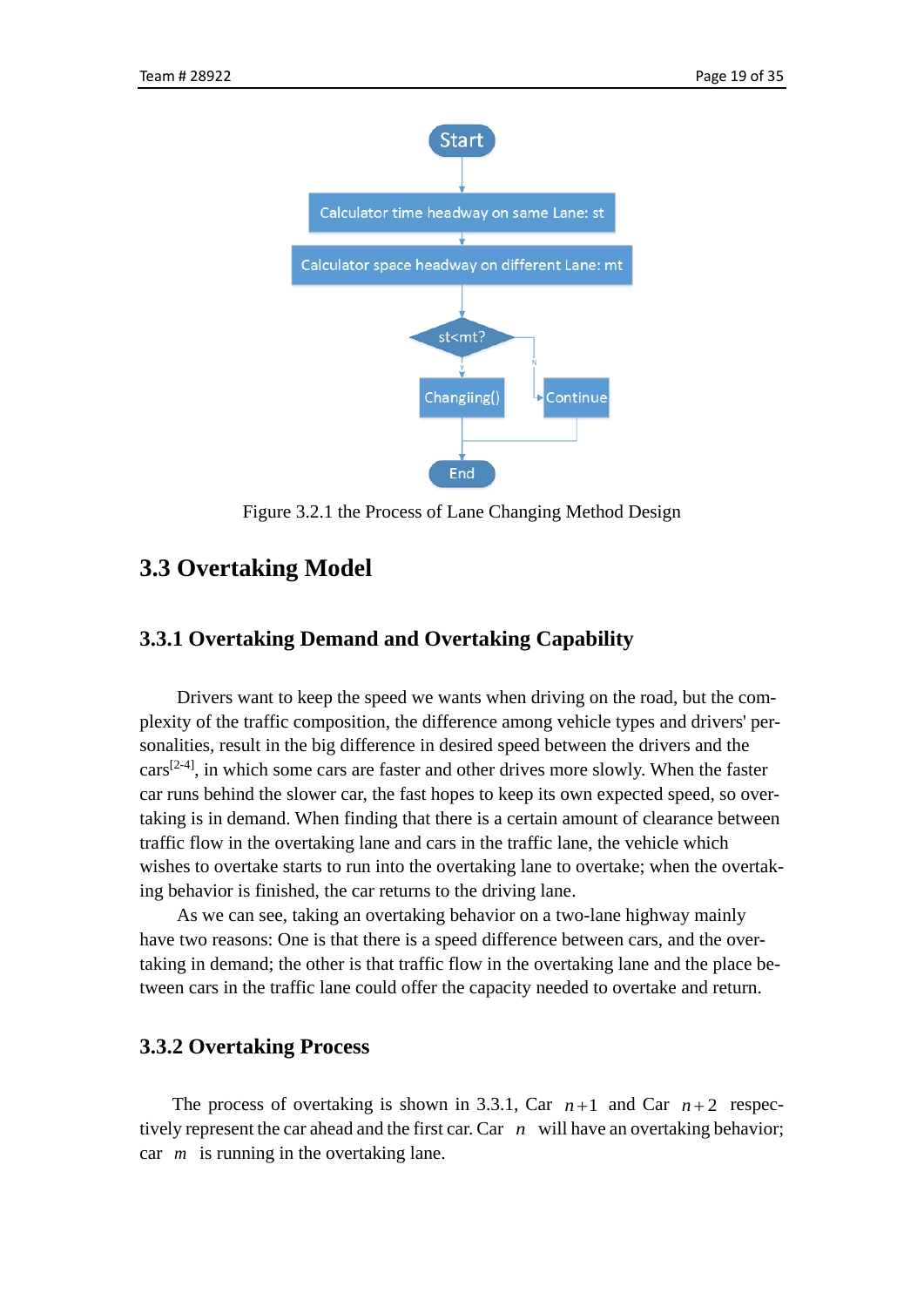We suppose the Time Headway between the front vehicle  $n+1$  and overtaking vehicle *n* is  $h_{(n,n+1)}$ ; after returning the carriageway, the Time Headway between front vehicle *n* and overtaking vehicle  $n+1$  is  $h^{*}_{t(n,n+1)}$ , which should be safe and satisfy the relation:



Figure 3.3.1 the Overtaking Process

When Car *n* overtakes, based on in the overtaking lane Car *m* is overtaking but not finished yet, and that the cars behind is likely to overtake, considering safety, Car *n* cannot stay on the overtaking lane for a long period of time, and shall run into the place between Car  $n+1$  and Car  $n+2$ , That is offering enough time headway.

To sum up, the design process of overtaking method as shown in **Figure 3.3.2**.



Figure 3.3.2 the Process of Overtaking Method Design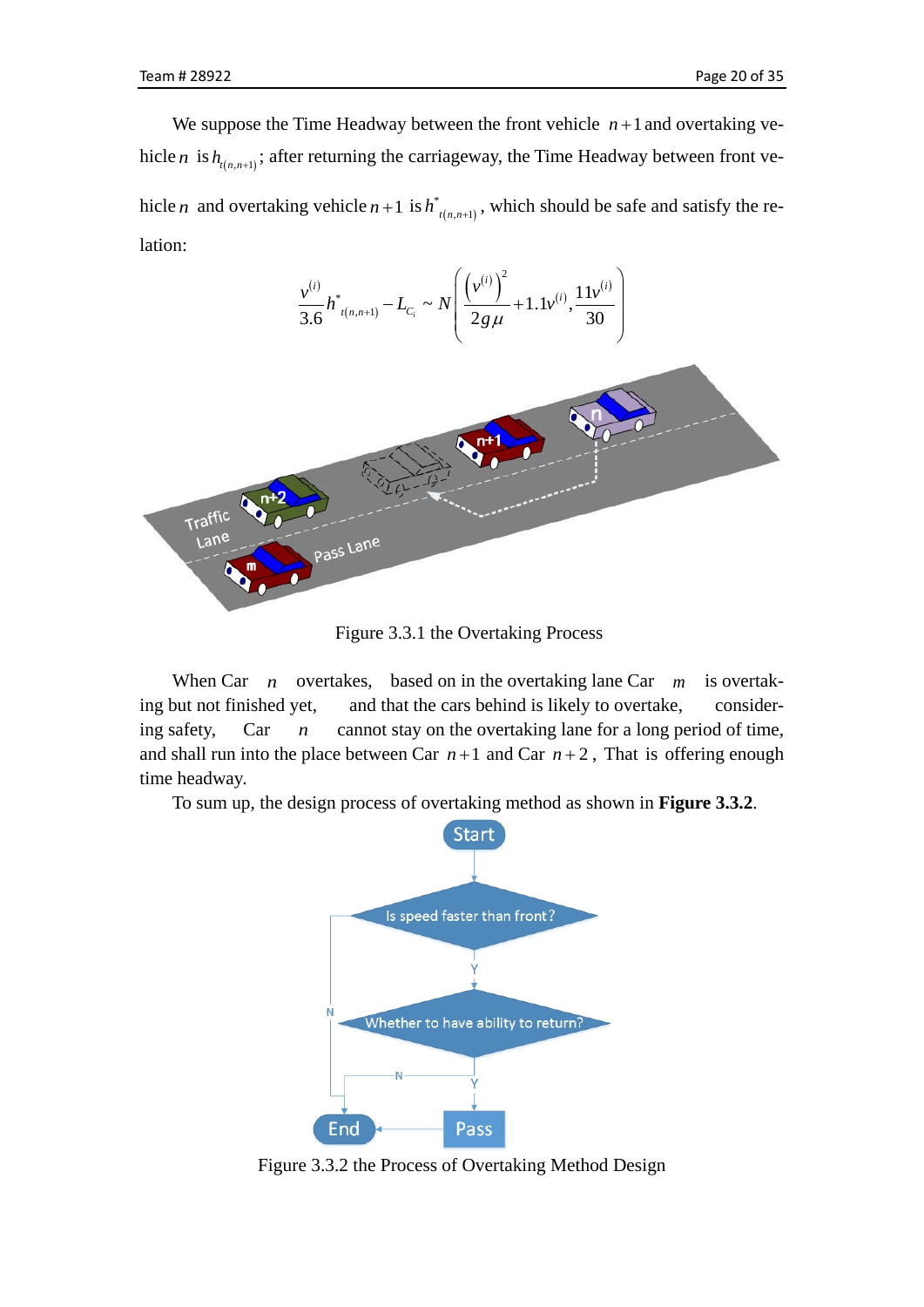#### <span id="page-20-0"></span>**3.4 Security Analysis**

Safety analysis is designed to help program to analogize outputting the quantity of the potential safety hazard .Below we construct analysis method for the safety of vehicle operation, analysis of vehicle distance control.

A vehicle is called hidden safety problems, if it meets the following conditions:

$$
\frac{v^{(i)}}{3.6}h_{t(n,n+1)}^{*}-L_{C_{i}}\in\left(0,\frac{\left(v^{(i)}\right)^{2}}{2g\mu}+1.1v^{(i)}-\frac{11v^{(i)}}{10}\right)\cup\left(\frac{\left(v^{(i)}\right)^{2}}{2g\mu}+1.1v^{(i)}+\frac{11v^{(i)}}{30},+\infty\right)
$$

# <span id="page-20-1"></span>**IV. Solutions**

To composite the various module design in Part 3 Modules, we use C++ to program an application. This application, which simulates a road section whose length is *L* , output every character of traffic flow in a road section during a time cycle which is set as *t* . The code is referred to the **Appendix 7.1**.

Next we will analyze those three questions in 1.2 in two ways: the theory result and simulation result.

## <span id="page-20-2"></span>**4.1 Keep-Right-Except-To-Pass Performance Analysis**

### **4.1.1 in Light Traffic**

## **1. Theoretical Results**

We use the consequence of 3.1 to calculate the process below:

$$
E(Q) = TrafficProcess\begin{pmatrix}L = 30km, \\ P(C_i) = \{0.15, 0.2, 0.3, 0.2, 0.1, 0.05\}, \\ V^{(light)} = [90, 120]km/h, \\ t = 240\,\text{min}, \\ \lambda = k, \\ \mu = 0.8\end{pmatrix}
$$

Among it  $\lambda = k$ ,  $k = 1, 2, \dots 10$ .

In order to a straightforward, put the result of  $E(Q)$  as **Figure 4.1.1**, accurate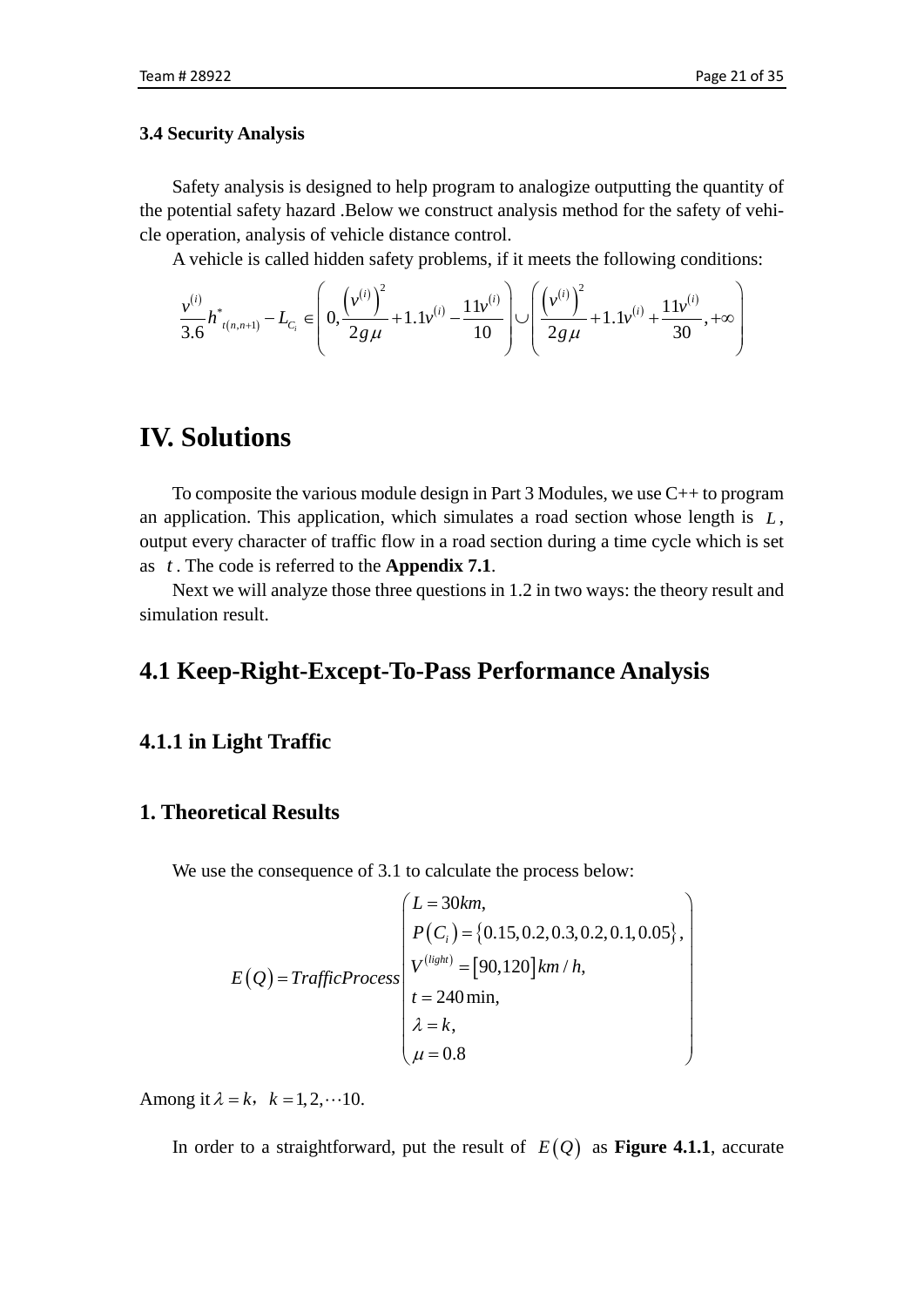data refer to **Appendix 7.2**. The changing situation we can see is:



Figure 4.1.1 the Changing Situation of  $E(Q)$  Along with the Arrival Rate Changes

## **2. Simulation Results**

Aiming at the inputting data, we simulate 1000 experiments in all. Taking  $k = 3$ and  $k = 5$  for example, put the results the program output as the **Figure 4.1.2** and **Figure 4.1.3**.



Figure 4.1.2 the Simulation of Results Fluctuation when  $k = 3$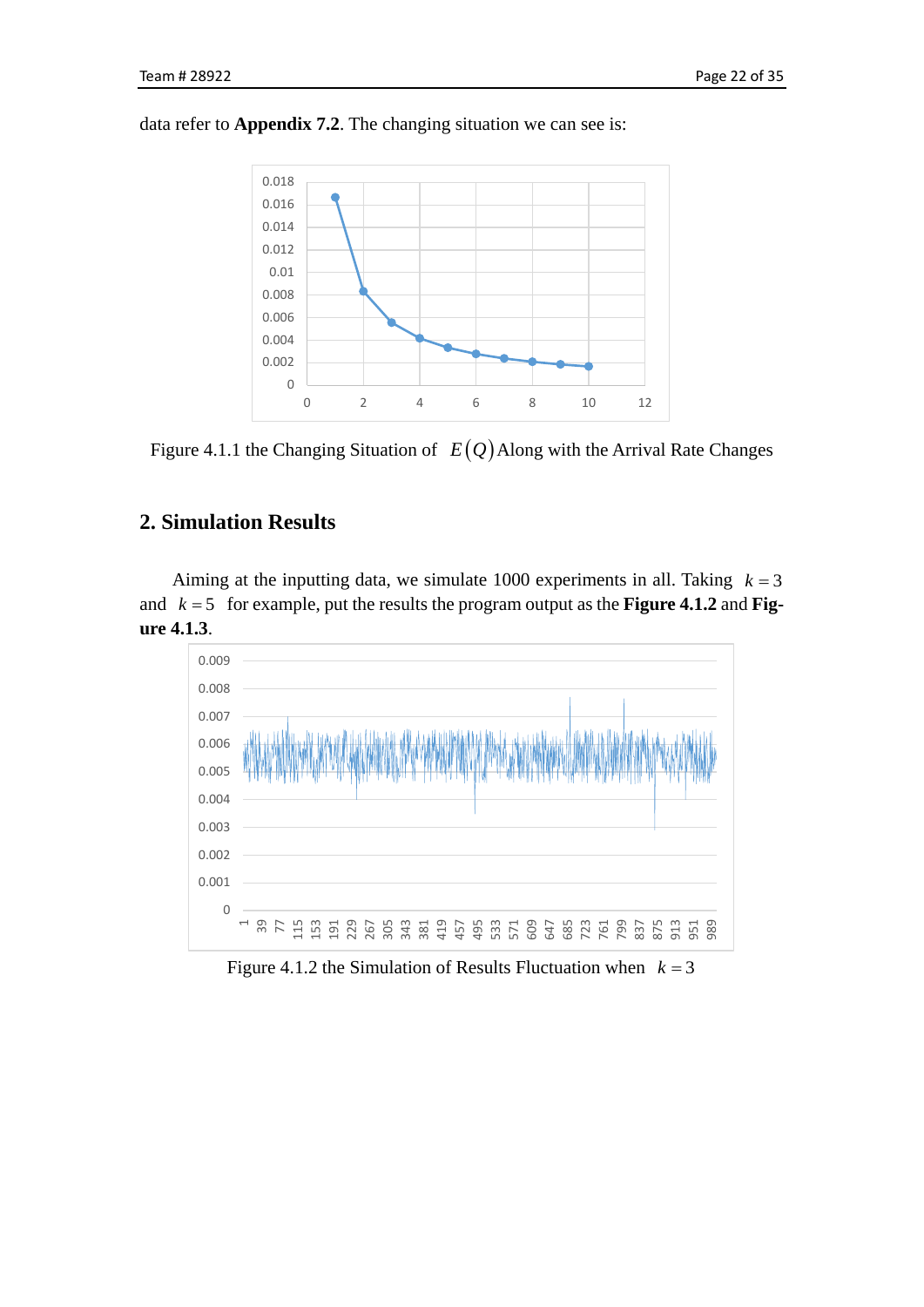

Figure 4.1.3 the Simulation of Results Fluctuation when  $k = 5$ 

It is clear that simulation results are stable over a range, so we believe that the simulation results are coincide with the theoretical results.

The application also output the number of accidents in 1000 experiments. In order to reflect the simulation results directly, a graph is used to show the relation between the number of accidents and the vehicles passing the road section, as shown in the **Figure 4.1.4**.



Figure 4.1.4 Relationship between Vehicles existed Security Problems and Traffic

As we can see in **Figure 4.1.4**, the number of hidden safety problems of the vehicle are maintained at below 10 and the fluctuation is stable, so the safety is all right under the light traffic.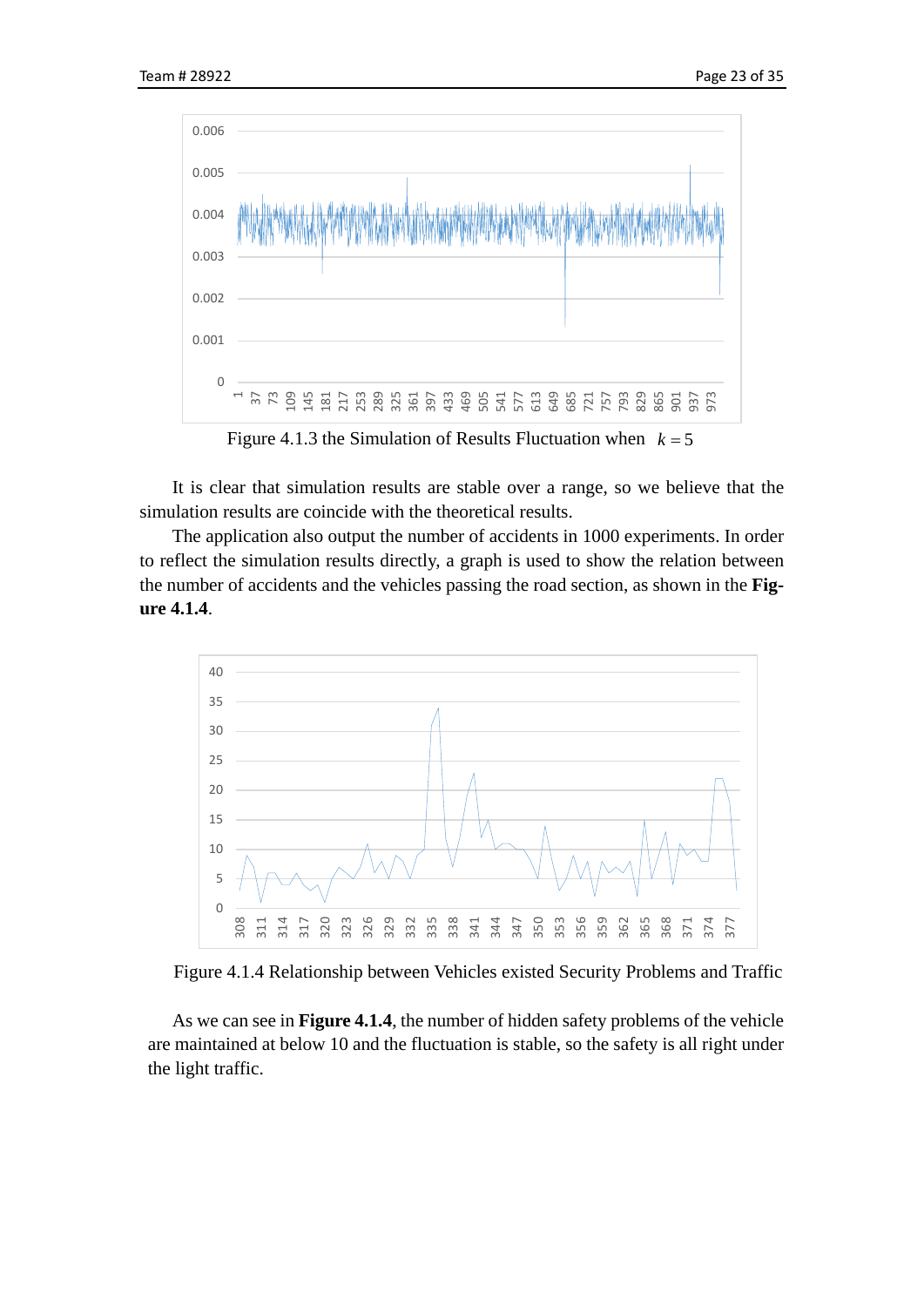## **4.1.2 in Heavy Traffic**

### **1. Theoretical Results**

We use the consequence of 3.1 to calculate the process below:

$$
E(Q) = TrafficProcess\begin{pmatrix}L = 30km, \\ P(C_i) = \{0.15, 0.2, 0.3, 0.2, 0.1, 0.05\}, \\ V^{(heavy)} = [50, 100]km/h, \\ t = 240\min, \\ \lambda = k, \\ \mu = 0.8\end{pmatrix}
$$

Among it  $\lambda = k$ ,  $k = 1, 2, \dots 10$ .

In order to a straightforward, put the result of  $E(Q)$  as Paint 4.1.5, accurate data refer to **Appendix 7.2**. The changing situation we can see is:



Figure 4.1.5 the Changing Situation of  $E(Q)$  Along with the Arrival Rate Changes

This result is similar to the theory of the 4.1.1.

### **2. Simulation Results**

Aiming at the inputting data, we simulate 1000 experiments in all. Taking  $k = 3$ and  $k = 5$  for example, put the results the program output as the **Figure 4.1.6** and **Figure 4.1.7**.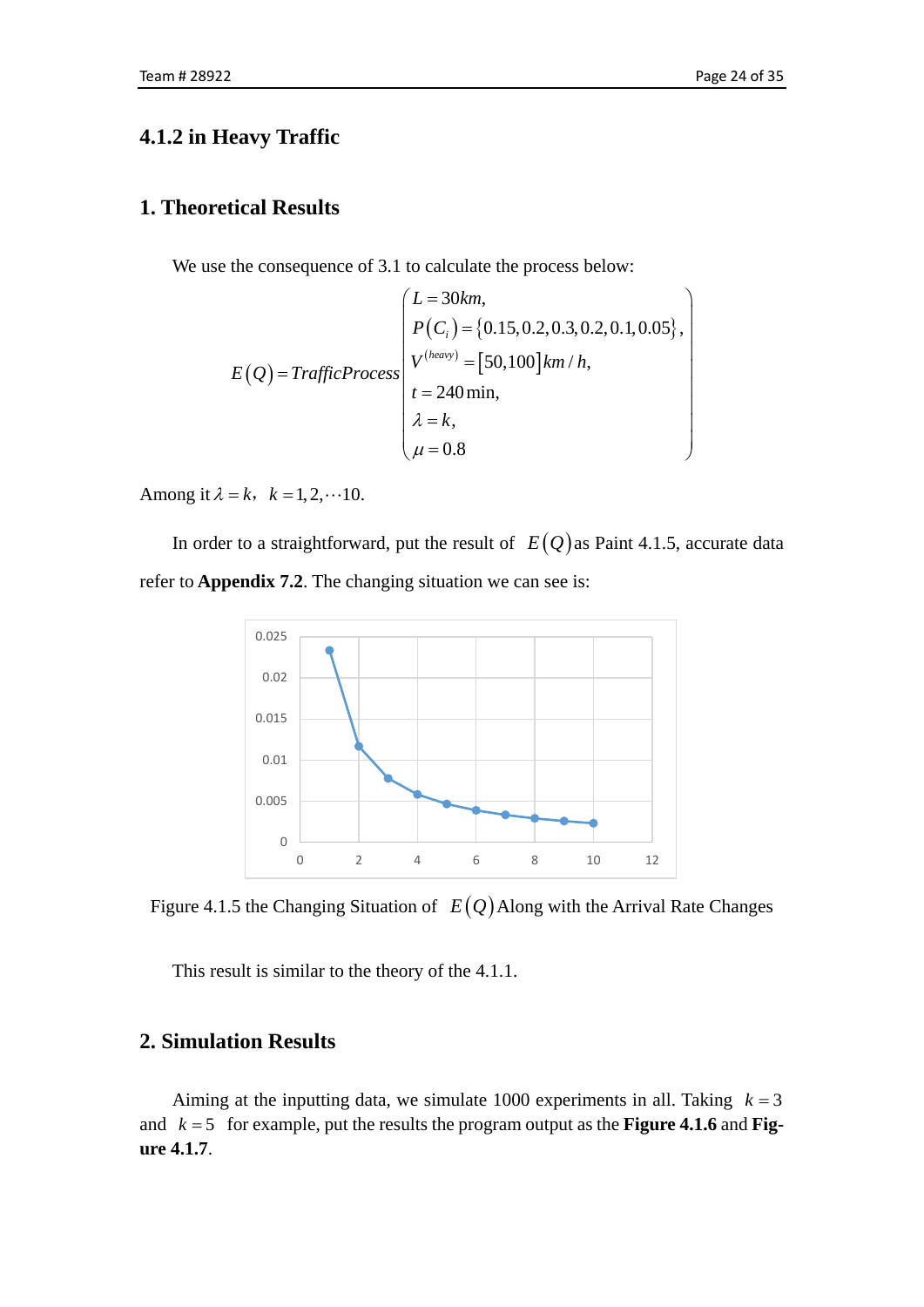

Figure 4.1.6 the Simulation of Results Fluctuation when  $k = 3$ 



Figure 4.1.7 the Simulation of Results Fluctuation when  $k = 5$ 

It is clear that simulation results are stable over a range, so we believe that the simulation results are coincide with the theoretical results.

The application also output the number of accidents in 1000 experiments. In order to reflect the simulation results directly, a graph is used to show the relation between the number of accidents and the vehicles passing the road section, as shown in the **Figure 4.1.8**.



Figure 4.1.8 Relationship between Vehicles existed Security Problems and Traffic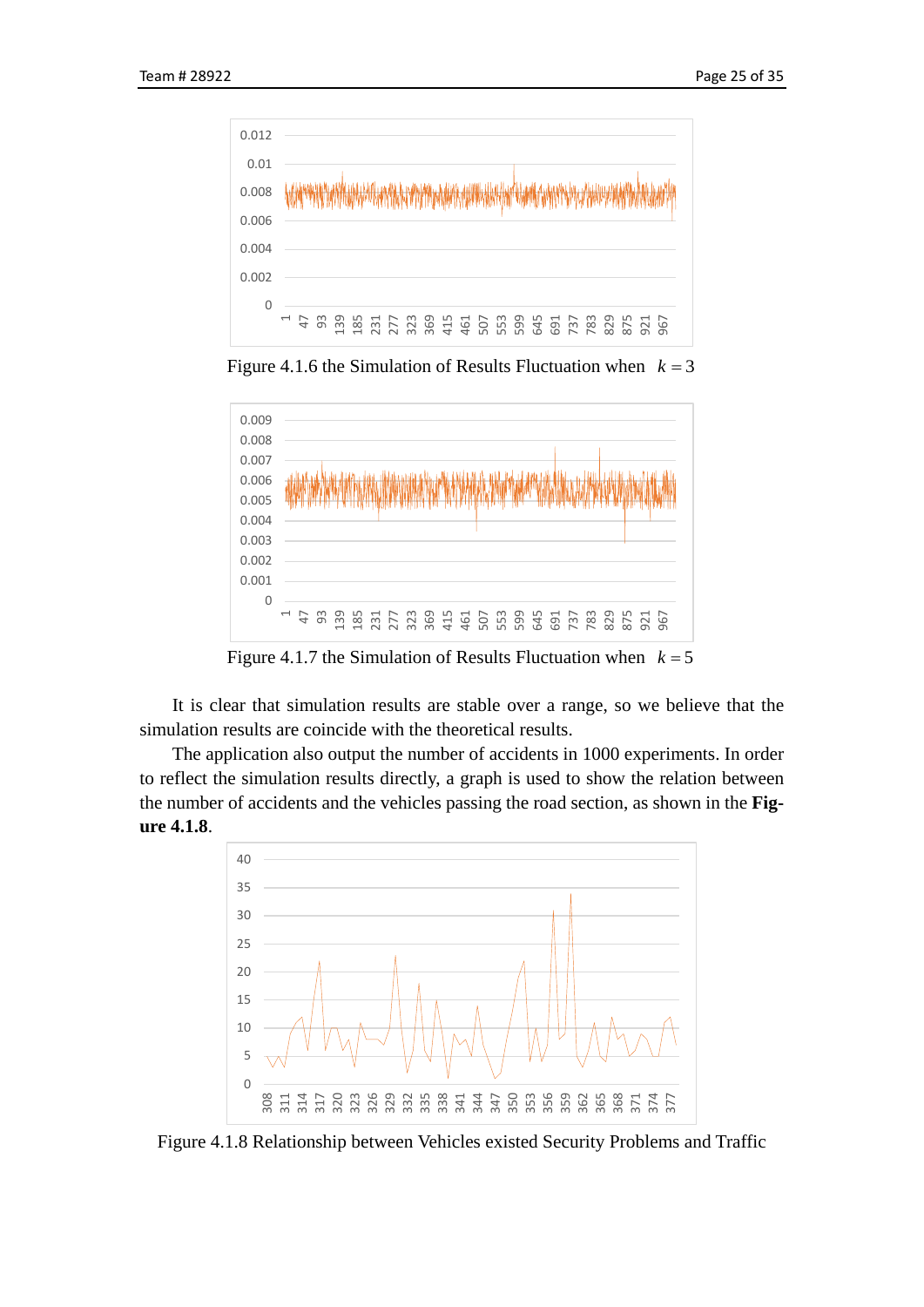As we can see in **Figure 4.1.8**, the number of hidden safety problems of the vehicle are rosing to about 20 and the fluctuation is not stable, so under the light traffic, there is dangerous drive vehicle on the highway.

#### 4.1.3 to Discuss the Improvement Method about Keep-Left-Except-To-Pass

In order to improve traffic flow in the heavy traffic case, we need to put forward the improvement method of "Keep-Right-Except-To-Pass", our improved method is add the following rules in the "Keep-Right-Except-To-Pass" basis:

*From left to right, setting carriageway in a certain speed gradient. At the same time, redefining the concept of the overtaking lane according to vehicle models. For example, large trucks can only use the right lane and only to overtake in the second right lane. Then for large trucks, the lane is overtaking lane, the left lane is this type of overtaking lane. The other case analogy.*

Because this model is no longer applicable this set of traffic rules, we no longer make detailed theoretical analysis due to limited space, here only discuss the feasibility of a solution.

After adding some rules, vehicles will get a better classification on the road, for large trucks running slower, they are always in the right lane, there will not occur the phenomenon that randomly occupied the carriageway and subsequent vehicles can't overtake. In this case, not only to enhance the success rate of overtaking, but also enhance the traffic flow, but also convenient traffic management.

## <span id="page-25-0"></span>**4.2 Keep-Left-Except-To-Pass Contrastive Analysis**

The situation may change in the countries where it is re-

quired to drive on the left. Although the difference between driv-

ing on the left and on the right is only mirror symmetry, driving on the left theory should be identical to the right road. But from a series of researches in the literatures [5-7] we can come to the conclusion:

On the one hand, on the left side of the road, accident fatality rate can be reduced. In case of emergency, most people will instinctively tilted to the left or turn a direction.

On the other hand, when the lane change, there is a high probability of the driver which is moving to left lane rearview at left rear mirror and a high probability of the driver which is moving to right lane rearview at right rear mirror. That show that the driver mainly to obtain external information from the lane-changing, traffic information from the lane-changing is much more important. In the entire decision-making and implementation stage, the driver to obtain information more widely range and the driver's visual scanning is more flexible when they move a lane to right. Therefore, on the left side of the road, overtaking has better flexibility and security.

The causes above don't change the input data, but we can believe that the driver can precisely control the distance between two vehicles. As a result, the updated information of the road condition described in 3.1.2 should be adjusted subtly. We adjust the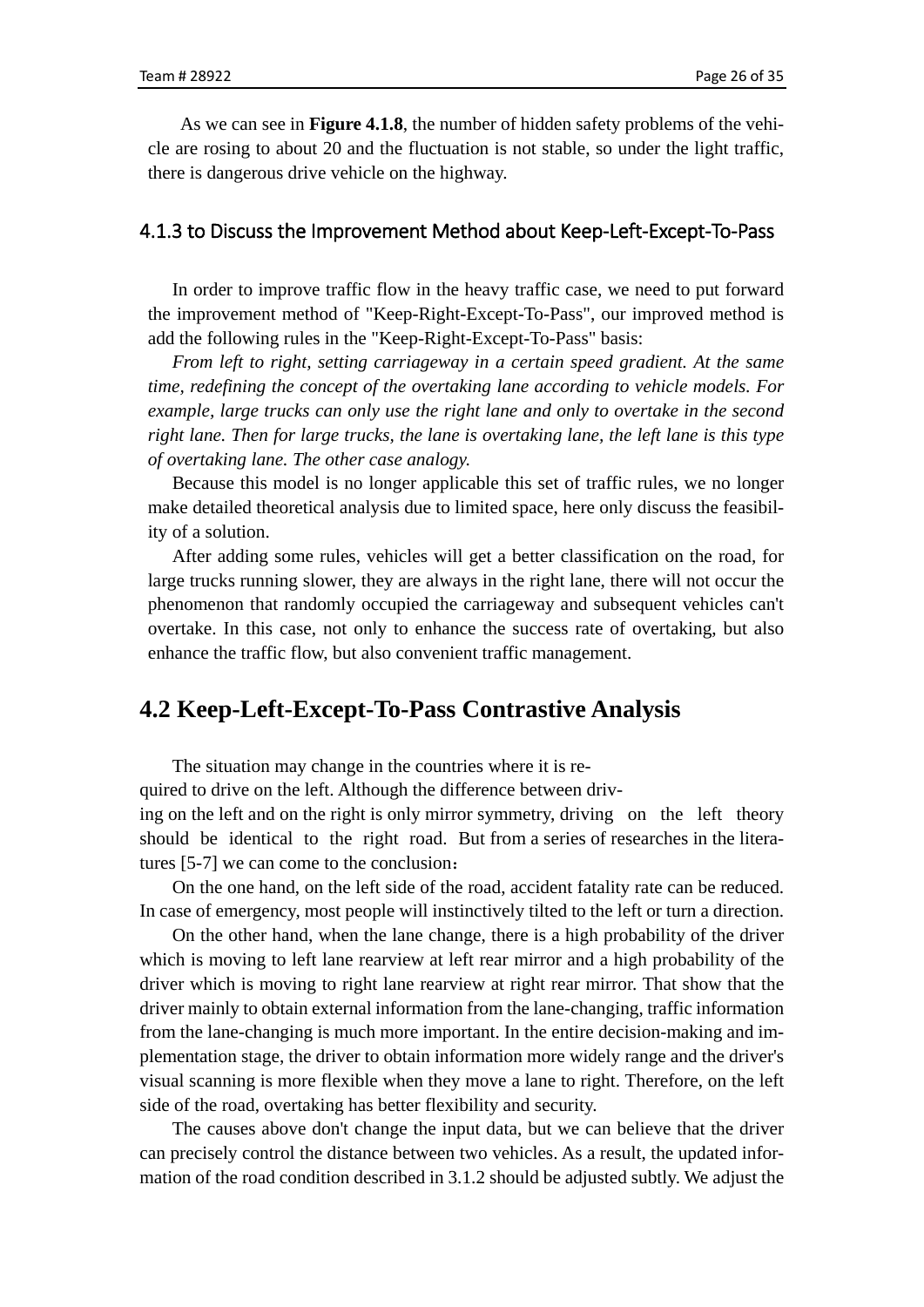program to simulate the method for generating random values, the results as shown in **Figure 4.2.1**, details see **Appendix 7.2**.



Figure 4.2.1 theoretical  $E(Q)$  about on the left side of road contrast with Simulation

According to the results of 2000 experiments composed by the theoretical results and simulation results in 4.1, we believe that the theoretical results are reliable. Here we derive the theoretical results (as shown in **Figure 4.1.2**, details see **Appendix 7.2**), compared with the experimental results, it is not difficult to find:

The traffic flow under the condition of driving on the left is higher than that of driving on the right. Nonetheless, the number of vehicles driving on the left which has hidden danger is bigger.

## <span id="page-26-0"></span>**4.3 Intelligent Control**

In the intelligent control system, we can use the laser ranging system (LIDAR) to detect the distance between cars, In front of the vehicle speed and the speed of vehicles behind and a series of parameters, that is to do precise control when driving. Then, effects of some random variable model (the speed of vehicle overtaking, after the completion of the overtaking vehicle speed and so on) translated into the constants which is in the intelligent control.

At this moment, in our model,  $E(Q)$  finally degenerate to the theoretical results.

And based on our global assumption, there is no car which has safety problems.

At present, intelligent control system can always find the best driving solu-

tion, hence  $E(Q)$  is a function only concerned with the speed limit  $V^{(light, heavy)}$  sec-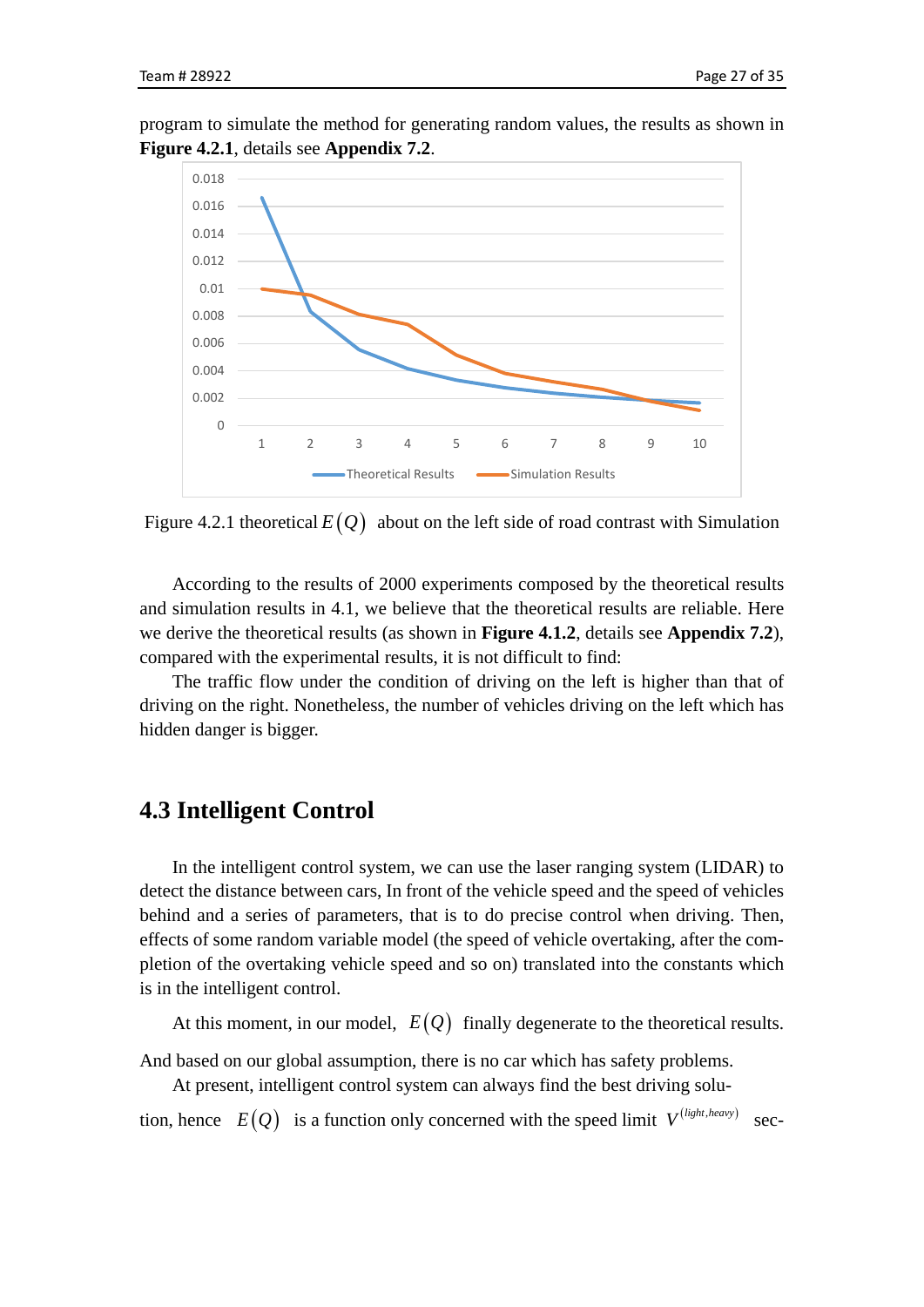tion. And the bigger  $V_{\text{min}}^{(light, heavy)} + V_{\text{max}}^{(light, heavy)}$  is, the bigger are the traffic flow and driving efficiency, that is:

$$
(E(Q), Safety\_Index \rightarrow \infty) = TrafficProcess(V^{(light, heavy)})
$$

## <span id="page-27-0"></span>**4.4 Conclusion**

### **4.4.1 Question One**

$$
(E(Q),\mathit{Safety\_Index}) = \mathit{TrafficProcess}\left(L,P(C_i),V^{(light,heavy)},t,\lambda,\mu\right)
$$

(1) The calculation results of the theoretical models we built according to the driving rules "Keep-Right-Except-To-Pass" is matched with the results of the programming simulation, so the model we built has certain reliability.

(2) In the cases of light traffic, the number of cars which have safety problems is under ten, and the volatility of the cars is steady, so in the light-traffic cases, the safety is well.

(3) In the cases of heavy traffic, the numbers of cars which have safety problems increased to 20 or so. Compared to the light-traffic cases, the safety is failing, and is not very stable, so in the heavy-traffic cases, driving on the highway has a certain risk.

(4) Compare the theoretical  $E(Q)$  of the light traffic with the theoretical  $E(Q)$ 

of the heavy traffic, although intuitively the number of the cars is quite large, the Speed is limited because of the crowed traffic, and decrease the traffic flow.

(5) In order to increase the traffic flow in the heavy traffic, we come up with the improved method of "Keep-Right-Except-To-Pass". Based on the "Keep-Right-Except-To-Pass", increase the following rules: set the driveway according to a certain speed limit gradient from the left to right, at the same time, divide the various overtaking lanes according to the car types. For example, a large truck can only run on the rightist lane and use the second rightist lane to overtake, and so on.

### **4.4.2 Question Two**

(1) This "Keep-Right-Except-To-Pass" driving standards cannot be simply changed to apply to those provisions driving on the left countries

(2) The traffic flow keeping to the left is higher than the traffic flow keeping to the right, but the number of the cars which have hidden trouble is also higher than the number of the cars keeping to the right.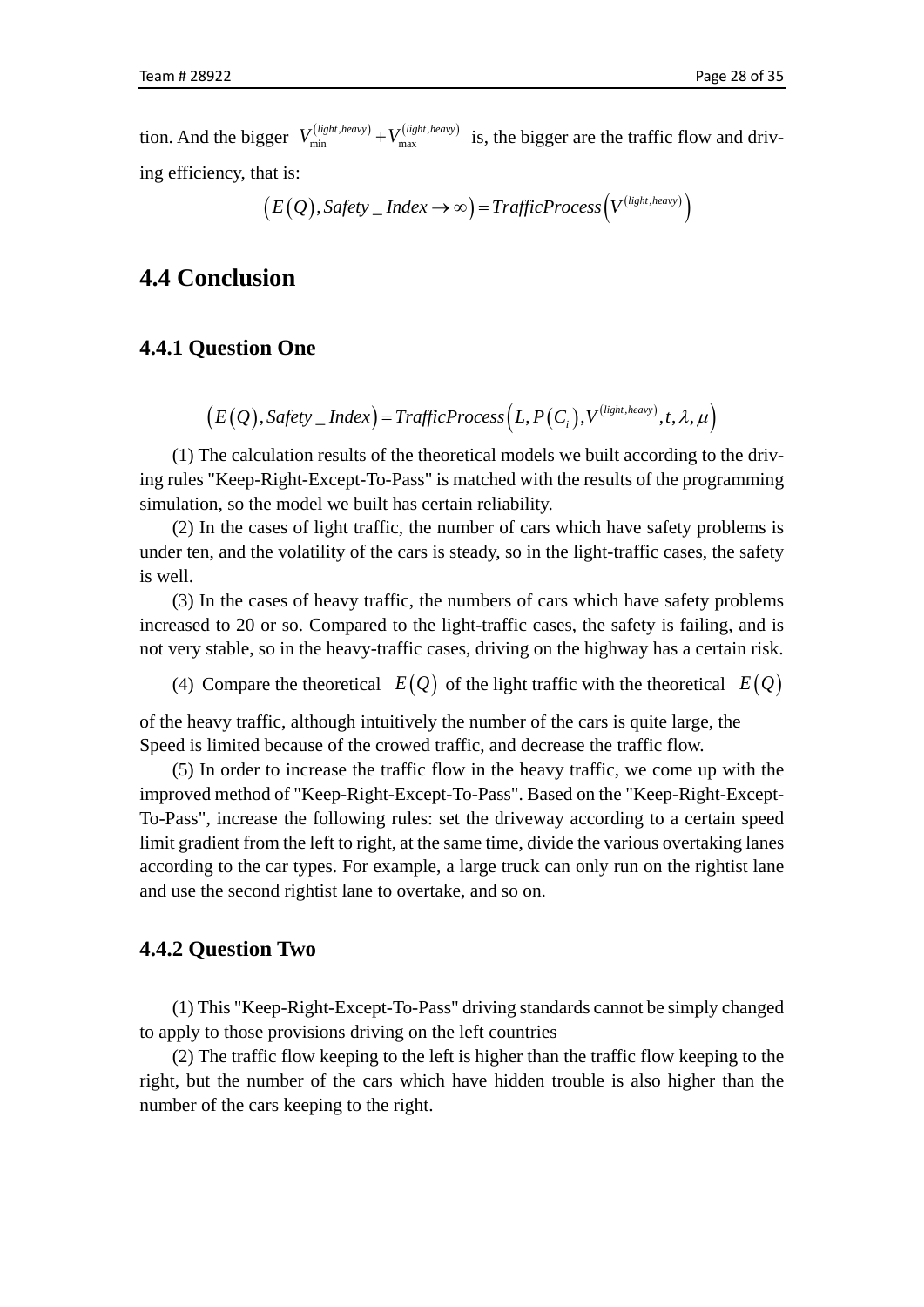### **4.4.3 Question Three**

$$
(E(Q), Safety\_Index \rightarrow \infty) = TrafficProcess(V^{(light, heavy)})
$$

(1) In our model,  $E(Q)$  finally degenerate to the theoretical results. At this moment, the intelligent control system can always find the best driving strategy, and thus  $E(Q)$  is just the function of the speed limit range  $V^{(light, heavy)}$ . And the bigger  $\left($ *light*,*heavy* $\right)$   $\left($   $\mathbf{I}$ *z* $\left($ *light*,*heavy* $\right)$  $V_{\min}^{(light, heavy)} + V_{\max}^{(light, heavy)}$  is, the bigger the traffic flow is, and the higher the driving efficiency is.

(2) Based on our global assumption, in the intelligent control system, there is no car which has hidden trouble.

## <span id="page-28-0"></span>**V. Future Work**

## <span id="page-28-1"></span>**5.1 Strengths**

- Simulation on the basis of theoretical analysis and programming point of view to analyze and contrast the results, increased the reliability of data.
- We have taken many parameters react the condition of the real traffic into account: test time *t*, road length *L*, car types *i*, numbers of occurrences  $P(C_i)$ ,

the speed limit range  $V^{(light, heavy)}$ , arrival rate  $\lambda$ , coefficient of friction  $\mu$ .

 We almost ignored all potential safety hazard caused by human factor. It seems that it can't match the intelligent driving in the problem 3. But as a matter of fact, except the security hidden danger caused by human factor, the module shows that there are still vehicles with potential safety hazard. Consequently intelligent driving is much better than human driving.

## <span id="page-28-2"></span>**5.2 Disadvantages**

There are many control factors have joined the programming model, but the actual situation is more complicated. About Traffic accidents and road traffic conditions, there are many uncontrollable factors, such as the road condition, the driver malicious driving etc. If we want to simulate more accurate actual effect, we need to add more control variables which is not considered (such as the fuzzy factor that responses surface conditioned.) to simulate.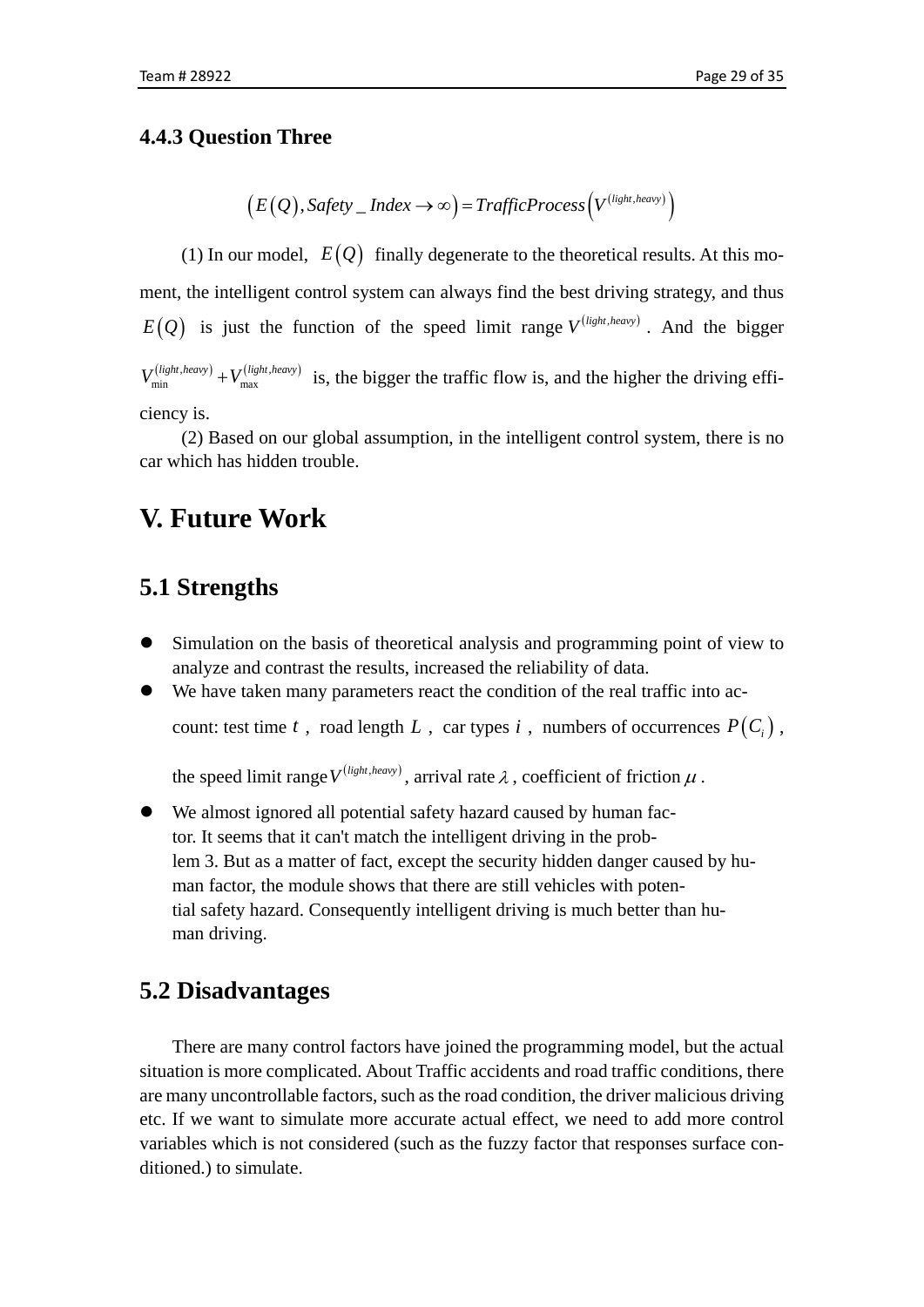#### <span id="page-29-0"></span>**5.3 Trends and Perspectives**

It has been successfully used for the unmanned vehicle to technology companies including Google as the representative, and the French company RobuRide, Holland Company ParkShuttle etc. Widespread use of this technology can not only prevent traffic accidents, and through the precise control of reducing carbon emissions from cars use. The more important point, also it can give people more leisure time.

However, there are still many problems cannot be ignored, the most controversial is the moral problem. In the present situation the development of science and technology, unmanned technology is still not mature. Unmanned technology is always regard the protection of personnel inside the vehicle and the vehicle as the first priority, but a driver may be willing to sacrifice his own car to protect others. For example, if the vehicle in front suddenly slip when you are driving, it's hard to stop. At this time, a big truck is on the left, most drivers would choose crashed into the side of the road and not mounted to the truck. But the unmanned technology will make what decision, we seem to also can't predict  $[8]$ .

Thus, the development of Unmanned Technology shoulders heavy responsibilities and has a long way to go. Only the true Human Intelligence is given control system, can it achieve the intelligent traffic system required safety, green, efficient requirements.

## <span id="page-29-1"></span>**VI. References**

[1] 谢军. 高速公路通行能力分析与服务质量评价研究[D]. Shaanxi: Chang'an University, 2007.

[2] 刘江等. 驾驶员气质与行车速度关系的初步研究[J] 北京工业大学学报, 2006,32(1):27-32.

[3] 荣建等. 基于可变跟驰时间和随机因素的通行能力理论计算模型[J]. 中国公 路学报, 2001, 14(3):81-85.

[4] 魏朗等. 驾驶员道路安全感受模糊评判模型[J]. 交通运输工程学报, 2004, 4(1):102-105.

[5] Ke H. Study on driver's lane change behavior and law of eye movement in urban environment[D]. Xi'an:Chang'an University, 2010.

[6] Wikipedia. Right and left hand traffic[EB/OL]. [2014-2-7].

[http://en.wikipedia.org/wiki/Right-\\_and\\_left-hand\\_traffic.](http://en.wikipedia.org/wiki/Right-_and_left-hand_traffic)

[7] 百度百科. 道路通行方向[EB/OL]. [2014-2-7].

[http://baike.baidu.com/link?url=kg7xjpS-](http://baike.baidu.com/link?url=kg7xjpS-INfQO36YH99uY4D_vwUeSrlUgnVfTIChI6gKWOn7Us7ij4PAQ2k3MeyTp7q3pS2XieWIKyLgOyvSOa)

[INfQO36YH99uY4D\\_vwUeSrlUgnVfTIChI6gKWOn7Us7ij4PAQ2k3MeyTp7q3pS2](http://baike.baidu.com/link?url=kg7xjpS-INfQO36YH99uY4D_vwUeSrlUgnVfTIChI6gKWOn7Us7ij4PAQ2k3MeyTp7q3pS2XieWIKyLgOyvSOa) [XieWIKyLgOyvSOa.](http://baike.baidu.com/link?url=kg7xjpS-INfQO36YH99uY4D_vwUeSrlUgnVfTIChI6gKWOn7Us7ij4PAQ2k3MeyTp7q3pS2XieWIKyLgOyvSOa)

[8] 王嘉伟等. 浅谈智能交通与无人驾驶技术的发展展望[J]. TECHNOLOGICAL DEVELOPMENT OF ENTERPRISE, 2011, 30(14).

[9] law110.com. Design Code for Garage JGJ100-98[EB/OL]. [2014-2-7].

<span id="page-29-2"></span>[http://www.law110.com/lawserve/guihua/1800030.htm.](http://www.law110.com/lawserve/guihua/1800030.htm)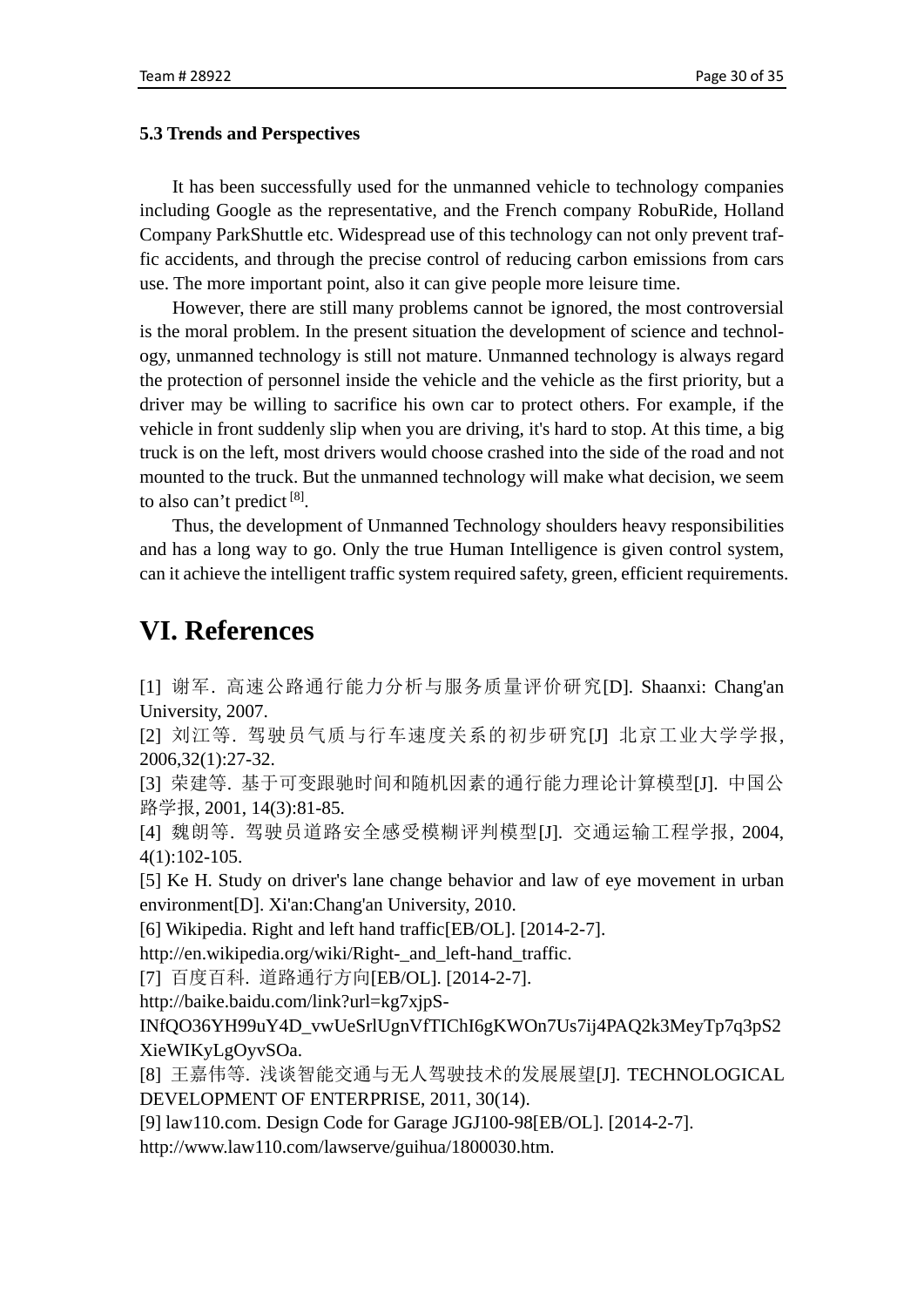# **VII. Appendix**

## <span id="page-30-0"></span>**7.1 Code Kernel**

```
//
// Car.h
// LaneSimulation
//
// Created by Team# 28922 on 14-2-8.
// Copyright (c) 2014 Team# 28922. All rights reserved.
//
#ifndef LaneSimulation Car
#define __LaneSimulation__Car__
#include <iostream>
class Car
{
public:
    Car();
    \neg Car(); bool Overtaking();
     bool Changing();
     float length;
     float velocity;
     float first_headway;
     float last_headway;
};
#endif /* defined(__LaneSimulation__Car__) */
//
// Lane.h
// LaneSimulation
//
// Created by Team# 28922 on 14-2-8.
// Copyright (c) 2014 Team# 28922. All rights reserved.
//
```
#ifndef \_\_LaneSimulation\_\_Lane\_\_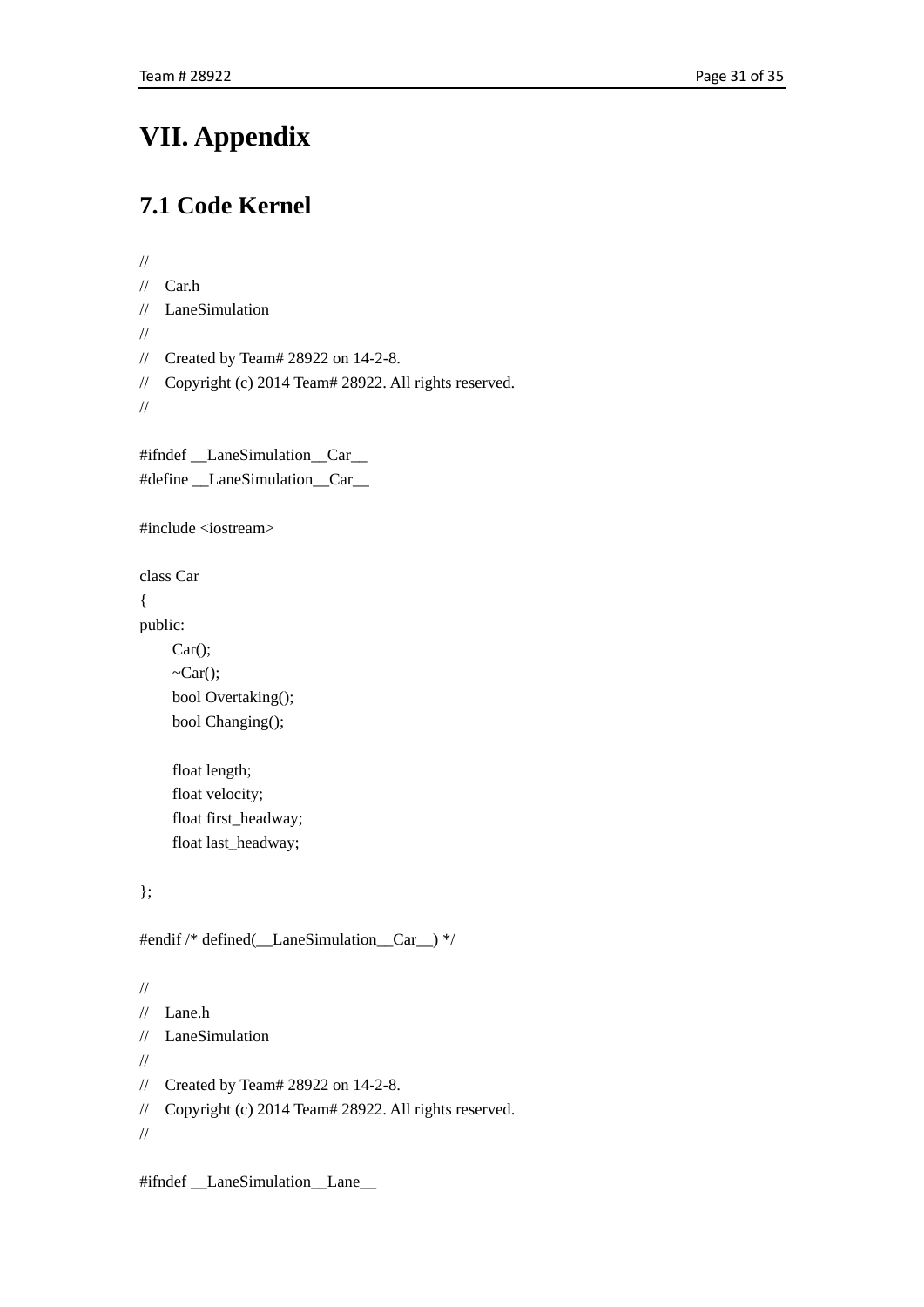```
#define __LaneSimulation__Lane__
#include "Car.h"
#include <iostream>
#include <vector>
class TrafficLane
{
public:
      TrafficLane();
      ~TrafficLane();
public:
     int getCarNum(){ return car_num; }
      void updateCarNum(int car_num){ this->car_num = car_num; }
      float getLaneUseRase(){ return lane_use_rase; }
      void updateLaneUseRase(float lane_use_rase){ this->lane_use_rase = lane_use_rase; }
private:
     int car_num;
      float lane_use_rase;
};
class OverTakingLane
{
public:
      OverTakingLane();
      ~OverTakingLane();
public:
      int getCarNum(){ return car_num; }
      void updateCarNum(int car_num){ this->car_num = car_num; }
      float getLaneUseRase(){ return lane_use_rase; }
      void updateLaneUseRase(float lane_use_rase){ this->lane_use_rase = lane_use_rase; }
private:
     int car_num;
      float lane_use_rase;
};
class Lane
{
public:
      Lane();
      Lane(float length, std::vector<float> propability, std::vector<float> speed_range,
            float time, float arrive_rate, float miu);
     \negLane();
public:
```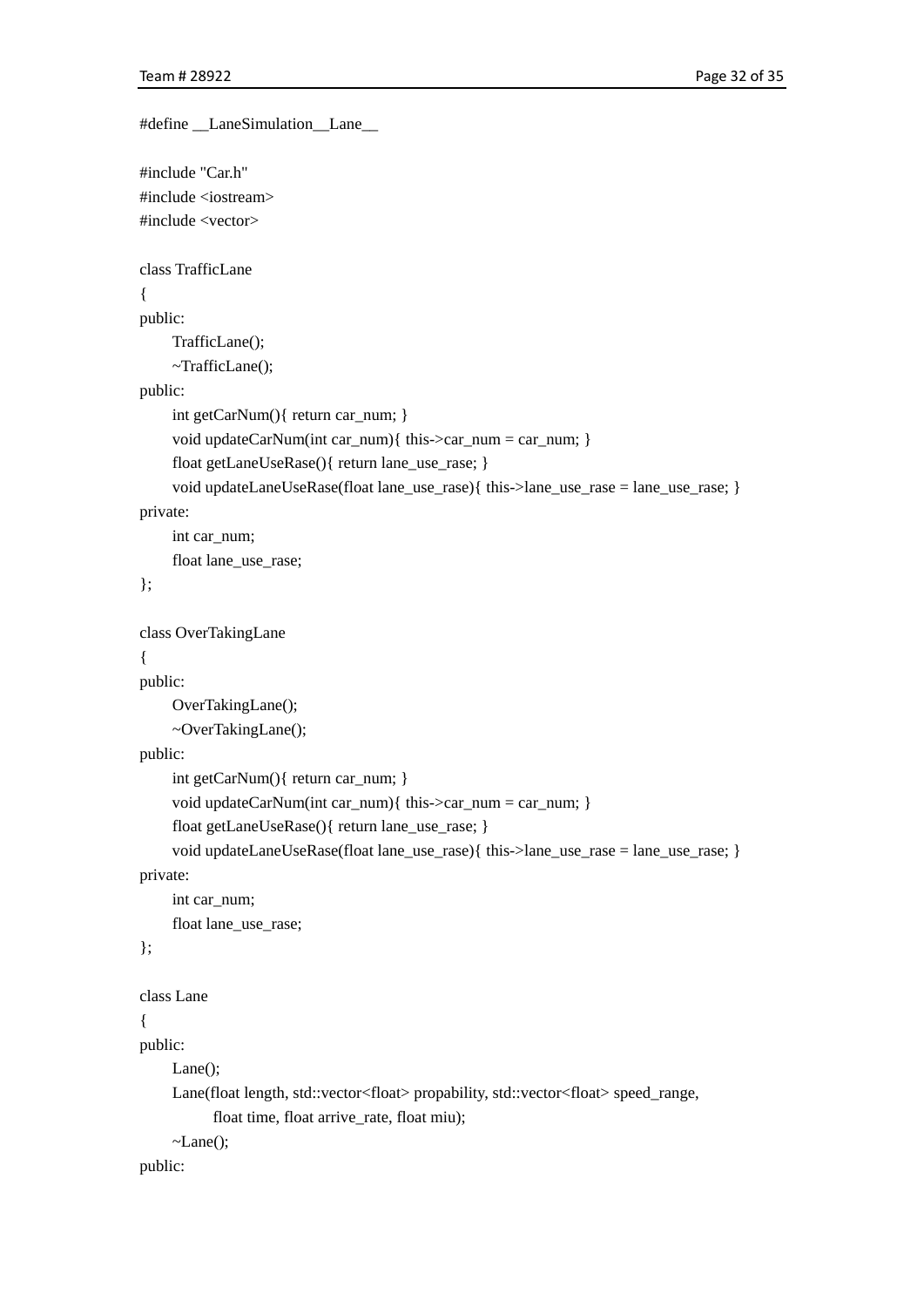Car\* cars; bool isNewCar(); bool isSafe(); float getTrafficFlow(); bool updateRoad(); private: float total time; float length; bool statu; float max\_speed; float min\_speed; float miu; int nusafe\_num; float arrive\_rate; std::vector<float> car\_propability; TrafficLane \*lane\_traffic; OverTakingLane \*lane\_pass;

```
};
```
#endif /\* defined(\_\_LaneSimulation\_\_Lane\_\_) \*/

```
//
```

```
// main.cpp
// LaneSimulation
//
```

```
// Created by Team# 28922 on 14-2-8.
```
// Copyright (c) 2014 Team# 28922. All rights reserved.

```
//
```
#include "Car.h" #include "Lane.h" #include <iostream>

```
int main(int argc, const char * argv[])
```

```
{
```

```
float lenth = 30;
std::vector<float> propability = \{0.15, 0.2, 0.3, 0.2, 0.1, 0.05\};
std::vector<float> speed_range = \{90, 120\};
float total_time = 4;
float arrive_rate = 1;
float miu = 0.8;
float t = 30;
```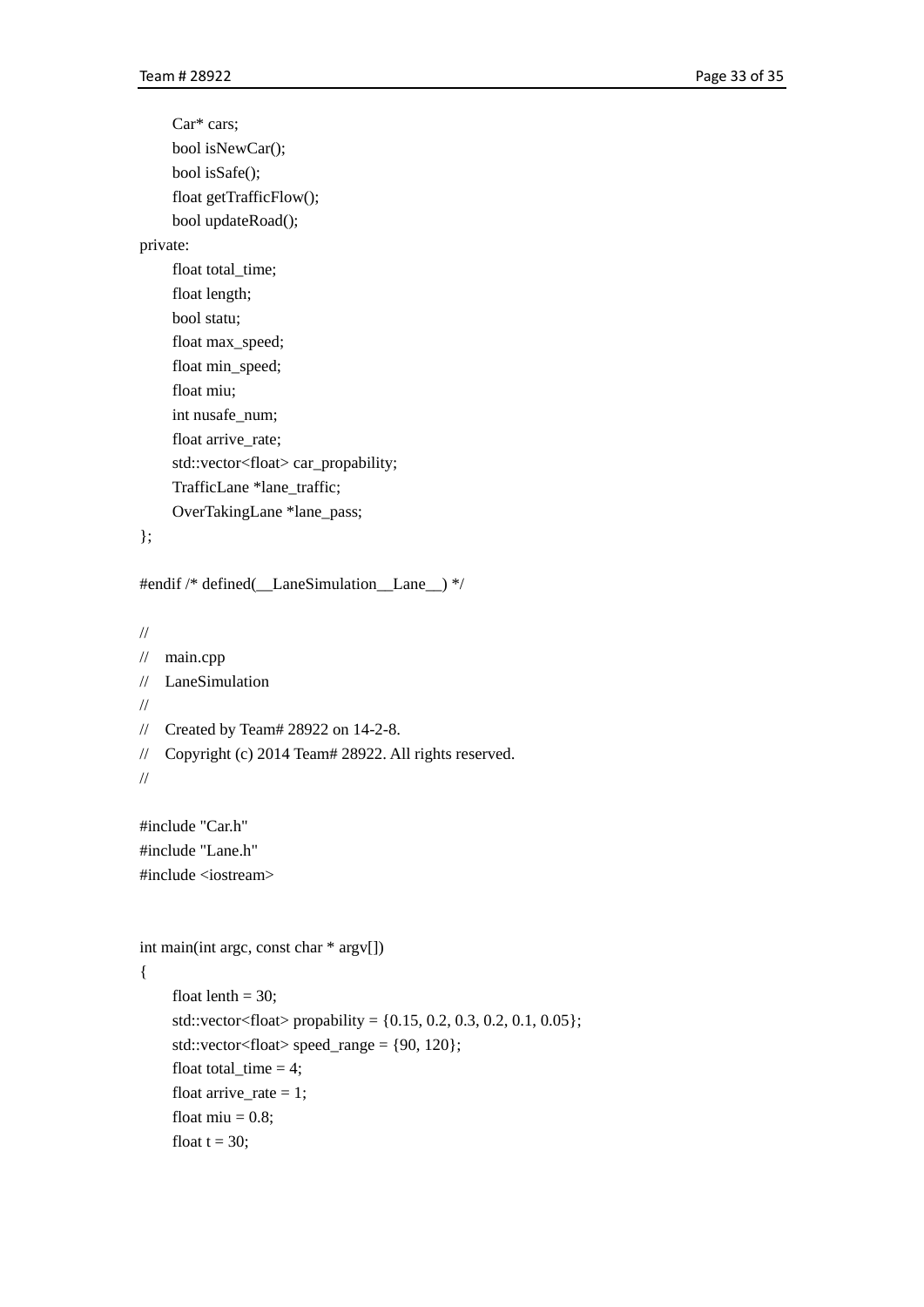```
Lane lane(lenth, propability, speed_range, total_time, arrive_rate, miu);
while (t+=0.01 != t) {
      lane.isNewCar();
      lane.cars->Changing();
      lane.cars->Overtaking();
      lane.updateRoad();
      if (!lane.isSafe())
           break;
 }
 return 0;
```
## <span id="page-33-0"></span>**7.2 Data**

}

|  |  | Table 7.2.1 $E(Q)$ theoretical value ("right rule" light traffic) |  |  |  |  |  |
|--|--|-------------------------------------------------------------------|--|--|--|--|--|
|--|--|-------------------------------------------------------------------|--|--|--|--|--|

| <b>Arrival Rate</b> | <b>Mean Traffic Flow</b> |
|---------------------|--------------------------|
| 1                   | 0.016667                 |
| $\overline{2}$      | 0.008333                 |
| 3                   | 0.005556                 |
| 4                   | 0.004167                 |
| 5                   | 0.003333                 |
| 6                   | 0.002778                 |
| 7                   | 0.002381                 |
| 8                   | 0.002083                 |
| 9                   | 0.001852                 |
| 10                  | 0.001667                 |

## **Table 7.2.2**  $E(Q)$  **theoretical value** ("left rule" heavy traffic)

| <b>Arrival Rate</b> | <b>Mean Traffic Flow</b> |
|---------------------|--------------------------|
| 1                   | 0.023333                 |
| 2                   | 0.011667                 |
| 3                   | 0.007778                 |
| 4                   | 0.005833                 |
| 5                   | 0.004667                 |
| 6                   | 0.003889                 |
| 7                   | 0.003333                 |
| 8                   | 0.002917                 |
| 9                   | 0.002593                 |
| 10                  | 0.002333                 |